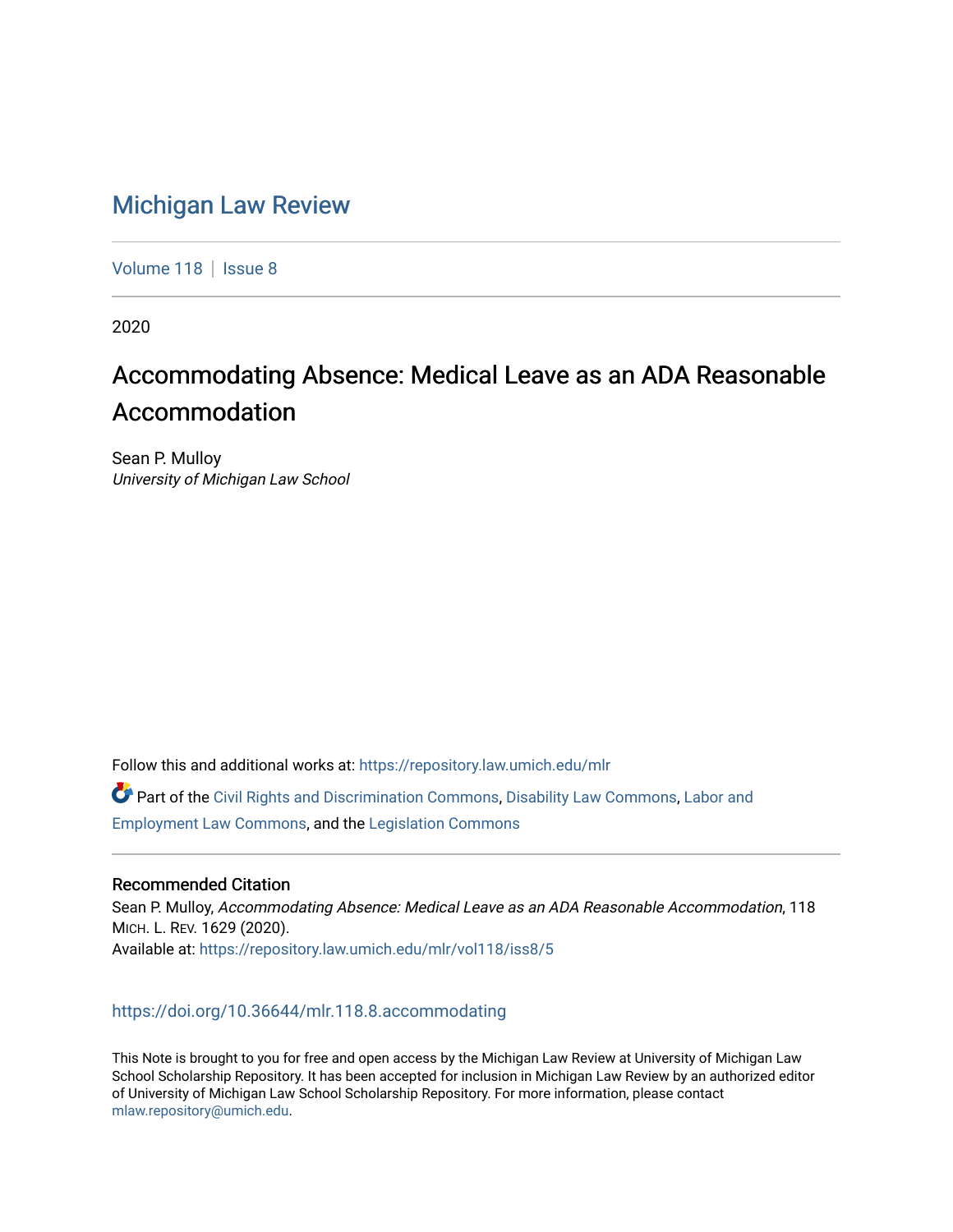# **NOTE**

# **ACCOMMODATING ABSENCE: MEDICAL LEAVE AS AN ADA REASONABLE ACCOMMODATION**

### Sean P. Mulloy\*

The Americans with Disabilities Act (ADA) is widely regarded as one of the most significant pieces of civil rights legislation in American history. Among its requirements, Title I of the ADA prohibits employers from discriminating against people with disabilities and requires that employers make reasonable accommodations for qualified individuals. Many questions about the scope of the reasonable-accommodation mandate remain, however, as federal circuit courts disagree over whether extended medical leave may be considered a reasonable accommodation and whether an employee on leave is a qualified individual. This Note argues that courts should presume finite unpaid medical leaves of absence are a reasonable accommodation under certain circumstances and shift the focus of judicial inquiry to the employer's burden of showing undue hardship. Creating a presumption for medical leave is consistent with the text and purpose of the ADA, aligns with Supreme Court case law, and serves as a better framework for balancing competing policy concerns compared to existing approaches.

#### TABLE OF CONTENTS

| $\mathbf{L}$ | MEDICAL LEAVE AND THE LAW OF REASONABLE              |                                                       |  |  |
|--------------|------------------------------------------------------|-------------------------------------------------------|--|--|
|              |                                                      |                                                       |  |  |
|              |                                                      | A. The ADA and Reasonable Accommodations  1632        |  |  |
|              |                                                      | B. The Barnett Reasonable Accommodation Framework1636 |  |  |
| II.          | THE CIRCUIT SPLIT OVER MEDICAL LEAVE AS A REASONABLE |                                                       |  |  |
|              |                                                      |                                                       |  |  |
|              |                                                      |                                                       |  |  |
|              |                                                      |                                                       |  |  |
| III.         |                                                      | ADJUSTING THE ACCOMMODATION ANALYSIS 1644             |  |  |

J.D. Candidate, May 2020, University of Michigan Law School. I'm grateful to Sarah Mezera, Claire Shimberg, Jackson Erpenbach, and the Notes office for their thoughtful feedback and edits. I could not have completed this project without Sophia Gonzalez's support and encouragement. I also thank the attorneys at the Disability Rights Section of the Department of Justice's Civil Rights Division, whose work inspired this Note.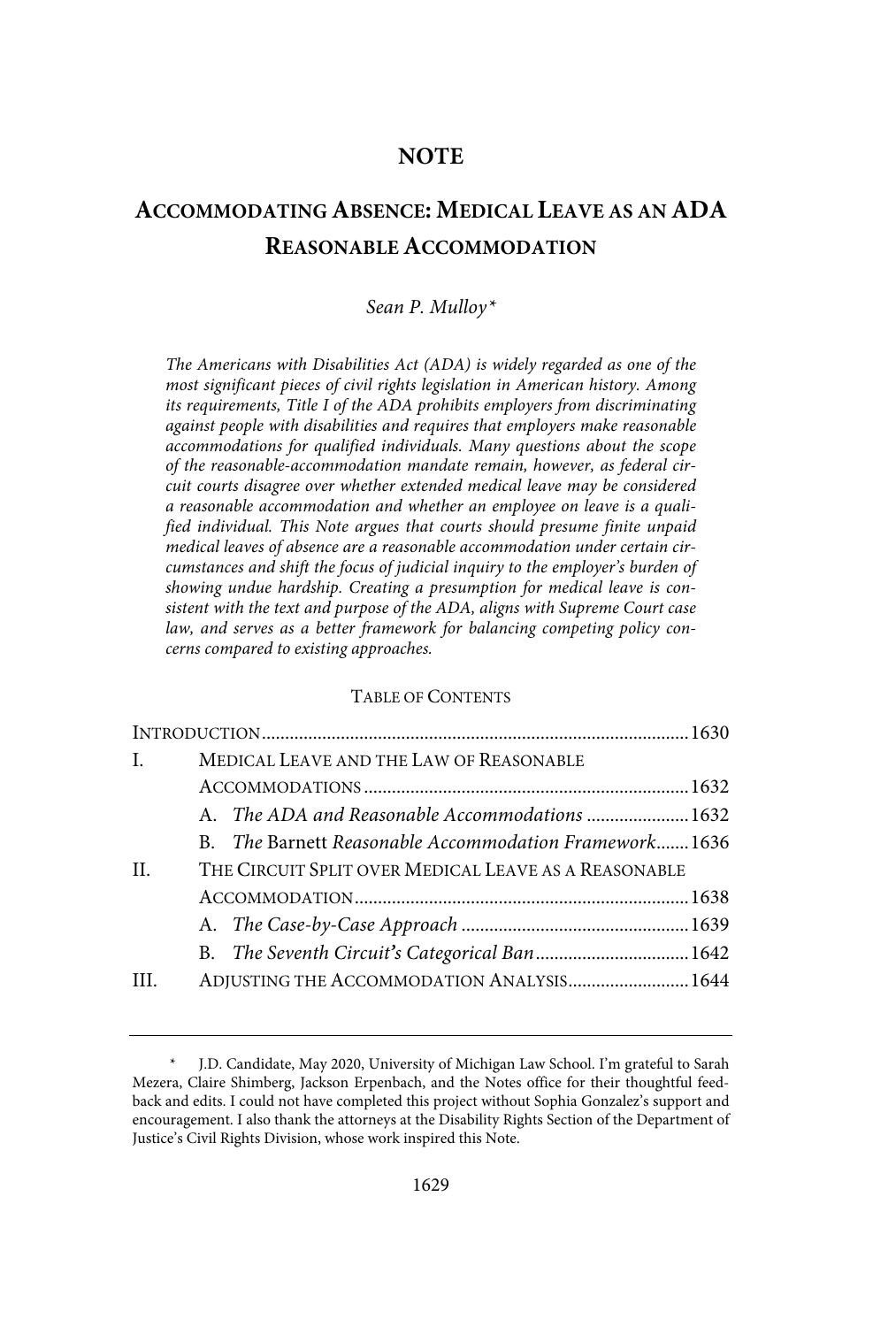#### 1630 *Michigan Law Review* [Vol. 118:1629

|  | A. Presuming Medical Leave as a Reasonable                      |  |
|--|-----------------------------------------------------------------|--|
|  |                                                                 |  |
|  | B. The ADA's Text and Purpose Support a Presumption1646         |  |
|  | C. A Presumption Complies with Existing Judicial Precedent 1648 |  |
|  | D. A Presumption Better Balances Competing Policy               |  |
|  |                                                                 |  |
|  |                                                                 |  |

#### **INTRODUCTION**

For many Americans navigating the workforce with a chronic condition or illness, the story of Raymond Severson is not particularly unusual. After years of performing his responsibilities as a supervisor at a fabricator of retail-display fixtures, he wrenched his back one day and aggravated a condition that caused him chronic back pain.<sup>1</sup> On the advice of his doctor, he arranged with his employer to take time off under the Family Medical Leave Act (FMLA) to receive treatment for his injury. <sup>2</sup> When his back did not respond to the initial treatment, his doctor told him he would need to take additional time off to undergo back surgery.<sup>3</sup> When Severson communicated to his employer that he needed to take an additional unpaid two-month leave of absence, his manager informed him that his employment would end the day after his FMLA leave was exhausted.<sup>4</sup> Although Severson's employer complied with its FMLA obligation to provide twelve weeks of paid leave, Severson's situation prompts the question whether employers have any obligation to provide additional unpaid medical leave as a reasonable accommodation under the Americans with Disabilities Act (ADA).<sup>5</sup>

This question has presented significant problems for both employers in their efforts to comply with federal law and for employees who are unsure of the options available to them when they become ill.<sup>6</sup> Requests for medical leaves of absence are commonplace in the modern workplace. It is estimated that nearly one in five Americans has a disability and over half of those with disabilities have a severe disability that limits at least one major life activity.<sup>7</sup>

<sup>1.</sup> Severson v. Heartland Woodcraft, Inc., 872 F.3d 476, 478–79 (7th Cir. 2017), cert. denied, 138 S. Ct. 1441 (2018).

<sup>2</sup>. Id.

<sup>3</sup>. Id.

<sup>4</sup>. Id. at 479–80.

<sup>5.</sup> 42 U.S.C. §§ 12101–12213 (2012).

<sup>6.</sup> Jessica B. Summers, The Shifting Law Surrounding Leave as a Reasonable Accommodation Under the ADA, FED. LAW., Mar. 2018, at 13.

<sup>7.</sup> MATTHEW W. BRAULT, U.S. CENSUS BUREAU, AMERICANS WITH DISABILITIES: 2010, at 5 (July 2012), https://www2.census.gov/library/publications/2012/demo/p70-131.pdf [https://perma.cc/P34U-K9AD] (finding approximately 56.7 million people living in the Unit-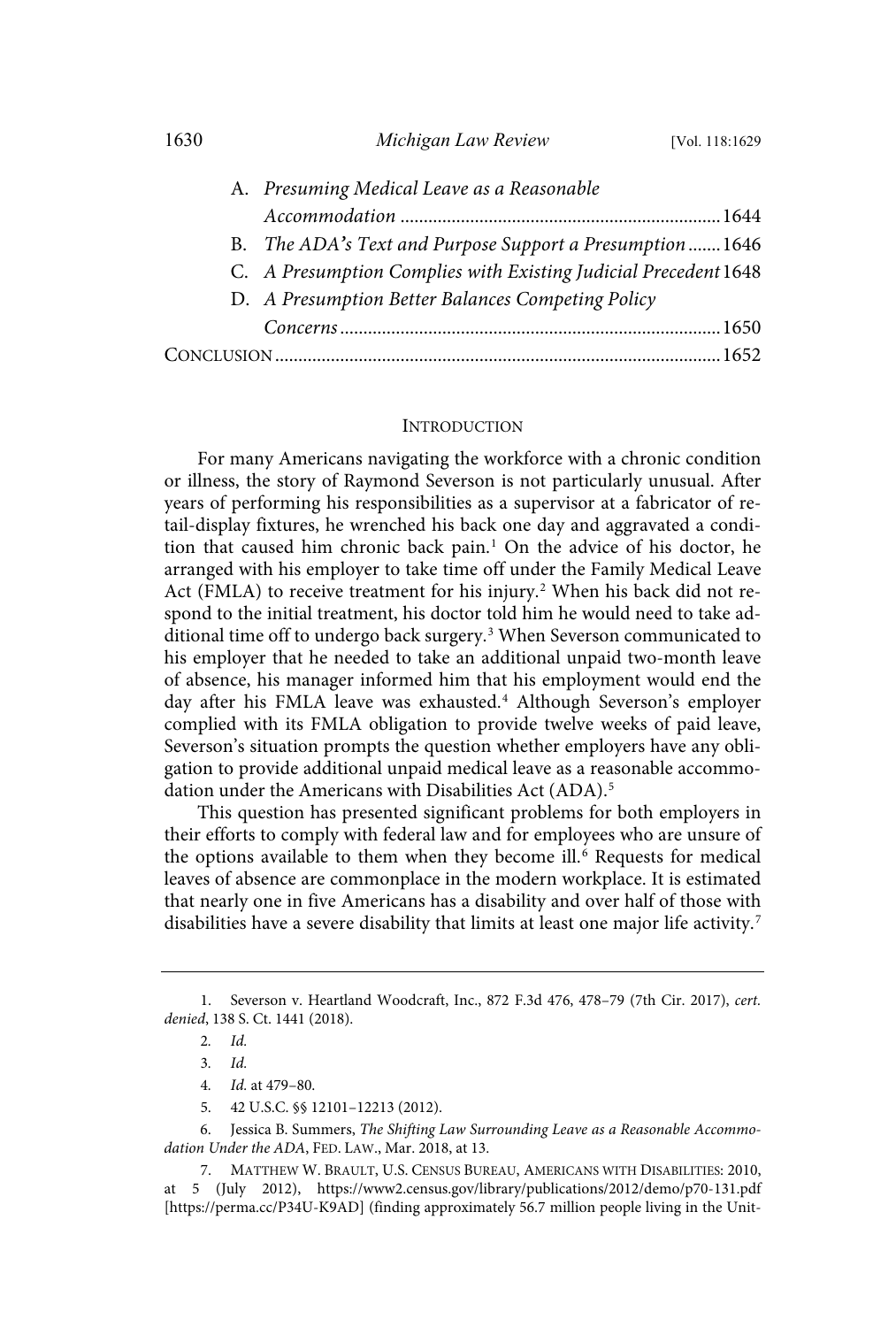Over fifty million Americans suffer from chronic conditions, many of whom must seek leaves of absence in order to receive medical treatment, to heal and rehabilitate from injuries, or to undergo other types of medical care.<sup>8</sup>

For an employee with a disability<sup>9</sup> who needs time off from work, their employer's decision to grant or reject their request for medical leave has a significant effect on their ability to keep employment.<sup>10</sup> For shorter-term absences, the FMLA entitles employees to up to twelve weeks of unpaid leave for serious health conditions.<sup>11</sup> But beyond the twelve weeks mandated by the FMLA, employees have little guidance on whether they are entitled to additional leave.

Courts have been inconsistent and unclear regarding how extended medical leaves of absence fit into an employer's ADA obligations. Some circuit courts have held that leaves of absence may constitute a reasonable accommodation<sup>12</sup> depending on specific factual circumstances and so long as granting such a request would not place an undue hardship<sup>13</sup> on the employer.<sup>14</sup> The Seventh Circuit has taken the opposite position, finding that employers are never required to provide extended leave under the ADA and

9. This Note uses person-first language when referring to people with disabilities in an attempt to use language that affirms the personhood, dignity, and agency of such people instead of solely identifying people with their disability or condition. See Choosing Words for Talking About Disability, AM. PSYCHOL. ASS'N, https://www.apa.org/pi/disability/resources /choosing-words [https://perma.cc/D938-TA6B]. It should be noted, however, that there is disagreement over language among disability rights activists and scholars, and that some groups and people within the disability community prefer identity-first language. Id.

Stephen F. Befort, The Most Difficult ADA Reasonable Accommodation Issues: Reassignment and Leave of Absence, 37 WAKE FOREST L. REV. 439, 445 (2002) ("A leave of absence may enable a disabled employee, through rest and/or rehabilitation, to return to productive work.").

11. 29 U.S.C. § 2612(a)(1) (2018).

12. 42 U.S.C. § 12111(9) (2012) (defining reasonable accommodations as including "making existing facilities used by employees readily accessible to and usable by individuals with disabilities" and "job restructuring, part-time or modified work schedules, reassignment to a vacant position, acquisition or modification of equipment or devices, appropriate adjustment or modifications of examinations, training materials or policies, the provision of qualified readers or interpreters, and other similar accommodations for individuals with disabilities").

13. Id. § 12111(10) (defining undue hardship as "an action requiring significant difficulty or expense, when considered in light of" a number of factors relating to the financial resources of the employer, the expense of the accommodation, and other factors).

14. See infra Section II.A.

ed States had some kind of disability in 2010, accounting for 18.7 percent of the population, and that 12.6 percent, or 38.3 million people, had a severe disability).

<sup>8</sup>. See Emily Ihara, Workers Affected by Chronic Conditions: How Can Workplace Policies and Programs Help?, GEO. UNIV. HEALTH POL'Y INST. (June 2004), https://hpi.georgetown.edu/workplace/ [https://perma.cc/ZZ4F-NYPA] (finding that at least fifty-eight million adults age eighteen to sixty-five, or 34 percent, have at least one chronic condition that may require medical leave).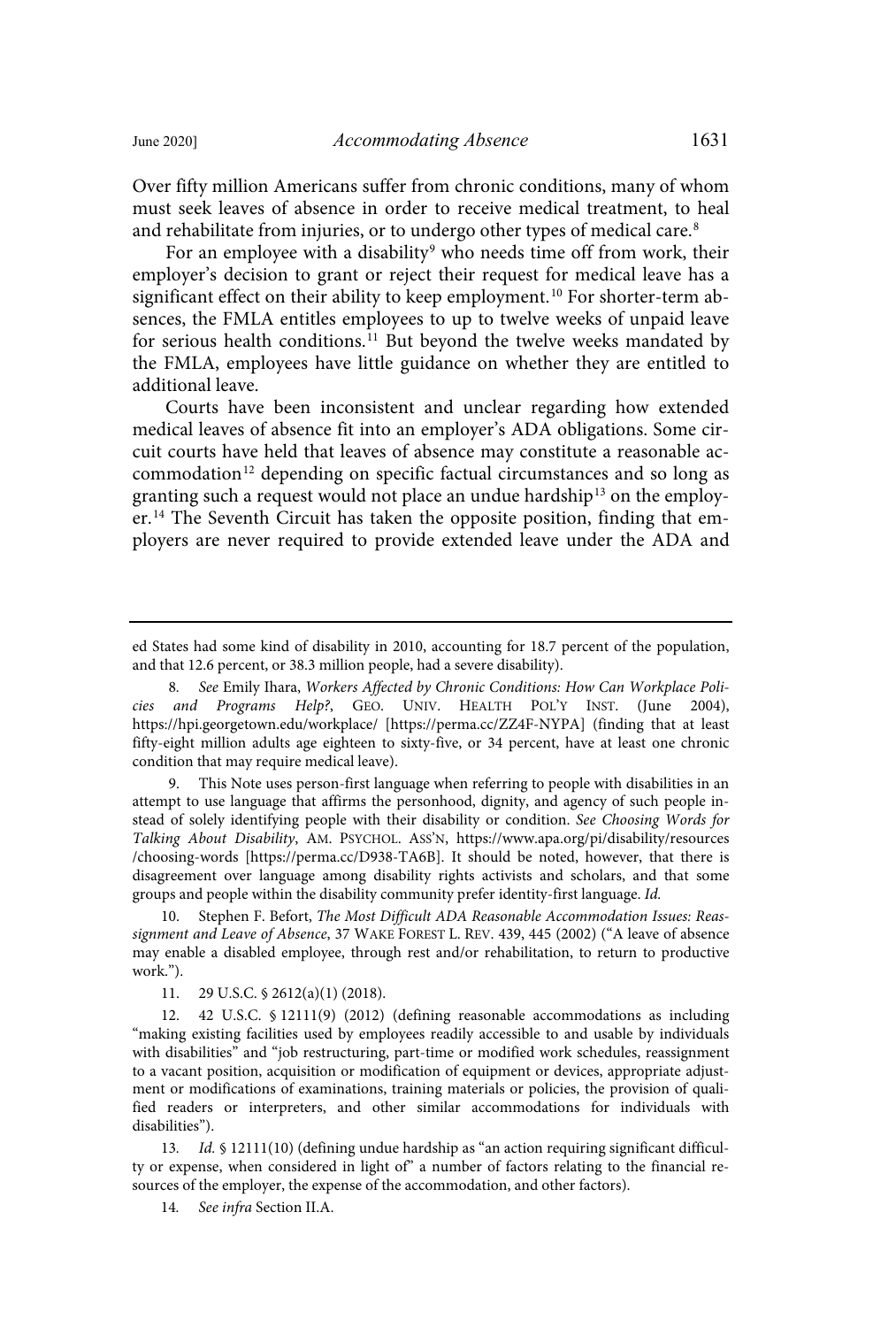that employees on extended leave are not qualified to receive ADA protections.<sup>15</sup> The Supreme Court has declined to speak on the issue.<sup>16</sup>

This Note argues that courts should presume that extended medical leave is a reasonable accommodation under Title I of the ADA, subject to certain conditions. Part I describes the legal and statutory background of the ADA and its mandate that employers provide reasonable accommodations to qualified individuals. Part II explores the circuit split among courts as to whether extended medical leave may qualify as a reasonable accommodation under the statute. Finally, Part III advocates for reformulating the analysis of extended leave under the ADA to better comply with the statute's text and legislative history, Supreme Court case law, and policy objectives.

#### I. MEDICAL LEAVE AND THE LAW OF REASONABLE ACCOMMODATIONS

A significant question remains whether the ADA entitles employees to medical leave beyond the requirements of the FMLA. Section I.A describes the ADA's Title I regime and its reasonable-accommodation provision. It also examines a period of early judicial backlash against the ADA and Congress's response through the ADA Amendments Act. Then, Section I.B considers the Supreme Court's only precedent addressing reasonable accommodations under the ADA.

#### A. The ADA and Reasonable Accommodations

When enacted in 1990, the ADA<sup>17</sup> was heralded by commentators and advocates as the "most important piece of federal legislation since the Civil Rights Act of 1964."<sup>18</sup> The purpose of the ADA was to provide equal opportunity for people with disabilities and to address the "serious and pervasive social problem" of discrimination against people with disabilities.<sup>19</sup> Among

<sup>15.</sup> Severson v. Heartland Woodcraft, Inc., 872 F.3d 476, 481 (7th Cir. 2017), cert. denied, 138 S. Ct. 1441 (2018); Byrne v. Avon Prods., Inc., 328 F.3d 379, 381 (7th Cir. 2003) (holding that the "[i]nability to work for a multi-month period removes a person from the class protected by the ADA").

<sup>16</sup>. Severson, 138 S. Ct. 1441 (denying certiorari).

<sup>17.</sup> 42 U.S.C. §§ 12101–12213.

<sup>18.</sup> LAWRENCE O. GOSTIN & HENRY A. BEYER, IMPLEMENTING THE AMERICANS WITH DISABILITIES ACT: RIGHTS AND RESPONSIBILITIES OF ALL AMERICANS, at xiii (1993); see also 136 CONG. REC. 21,923 (1990) (statement of Sen. Harkin) (referring to the ADA as the "emancipation proclamation for people with disabilities"); Mark C. Weber, Unreasonable Accommodation and Due Hardship, 62 FLA. L. REV. 1119, 1122 (2010) (likening the ADA's accommodations requirement to the Thirteenth Amendment).

<sup>19.</sup> 42 U.S.C. § 12101(a) ("Congress finds that . . . historically, society has tended to isolate and segregate individuals with disabilities, and . . . discrimination against individuals with disabilities continue to be a serious and pervasive social problem [and] . . . the Nation's proper goals regarding individuals with disabilities are to assure equality of opportunity, full participation, independent living, and economic self-sufficiency for such individuals . . . .").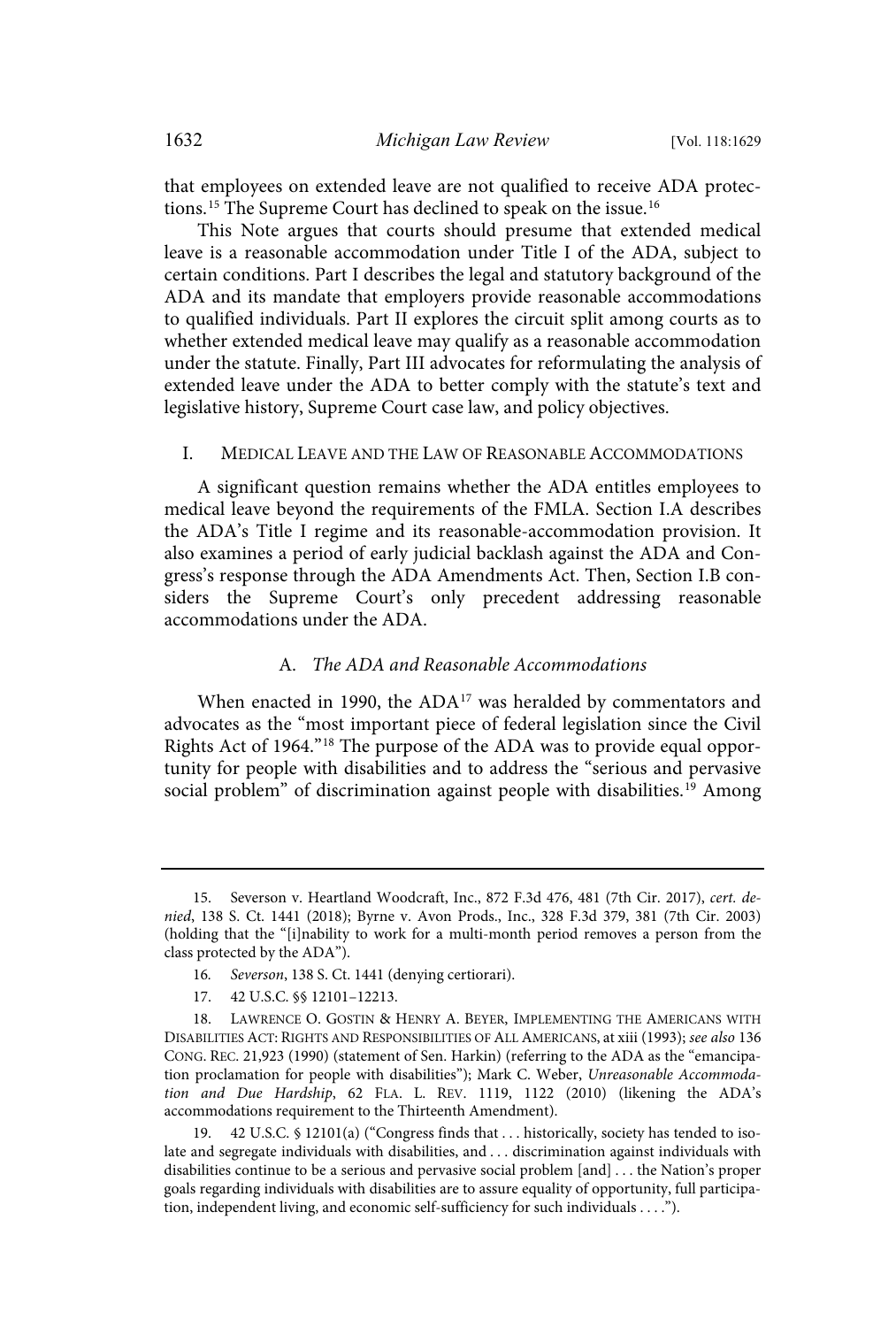its requirements,<sup>20</sup> Title I of the ADA prohibits employers from "discriminat[ing] against a qualified individual on the basis of disability" in regard to hiring and other employment privileges and actions.<sup>21</sup> Discrimination by the employer includes, among other actions, failing to make reasonable accommodations.<sup>22</sup> To bring a Title I ADA claim, the employee must show that  $(1)$ she has a disability, (2) she is otherwise able to perform the essential functions of the position, $^{23}$  and (3) the employer discriminated against her because of the disability or failed to grant her a reasonable accommodation.<sup>24</sup>

In determining what constitutes a reasonable accommodation, the law remains woefully underdeveloped.<sup>25</sup> The ADA itself does not define the phrase but instead provides a nonexhaustive list of accommodations an employer may provide, including "making existing facilities used by employees readily accessible to and usable by individuals with disabilities" as well as "job restructuring, part-time or modified work schedules, [and] reassignment to a vacant position."<sup>26</sup> As a mechanism of implementing accommodations, the ADA requires employers to engage in an interactive process with the employee.<sup>27</sup> The interactive process is the method by which an employer determines whether there is an accommodation that would enable the em-

- 21. Id. § 12112 (listing various forms of discrimination).
- $22.$

42 U.S.C. § 12111(9) (listing "acquisition or modification of equipment or devices, appropriate adjustment or modifications of examinations, training materials or policies, the provision of qualified readers or interpreters, and other similar accommodations for individuals with disabilities").

29 C.F.R.  $\frac{1630.2(o)(3)(2019)(60)}{1000}$  ("To determine the appropriate reasonable accommodation it may be necessary for the covered entity to initiate an informal, interactive process with the individual with a disability in need of the accommodation."); see also Sam Silverman, The ADA Interactive Process: The Employer and Employee's Duty to Work Together to Identify a Reasonable Accommodation Is More than a Game of Five Card Stud, 77 NEB. L. REV. 281, 288 (1998) (stating that employers have "a duty to participate in an interactive process"). But see John R. Autry, Reasonable Accommodation Under the ADA: Are Employers Required to Participate in the Interactive Process? The Courts Say "Yes" but the Law Says "No," 79 CHI.-KENT. L. REV. 665, 667–69 (2004) (arguing the interactive process may not be required in light of the lack of statutory language requiring it, the fact the Supreme Court has not determined the EEOC regulations and guidance should receive deference by the courts, and the permissive construction of "best determined" in the EEOC regulations).

<sup>20.</sup> Other titles of the ADA prohibit discrimination and create requirements in the areas of public programs and services (Title II) and public accommodations (Title III), which are outside of the scope of this Note. Id. §§ 12131–12189.

<sup>23.</sup> Id.  $\oint$  12111(8) (defining qualified individual as "an individual who, with or without reasonable accommodation, can perform the essential functions of the employment position").

<sup>24</sup>. E.g., Jones v. Nationwide Life Ins. Co., 696 F.3d 78, 86–87 (1st Cir. 2012).

<sup>25</sup>. E.g., Jeannette Cox, Reasonable Accommodations and the ADA Amendments' Overlooked Potential, 24 GEO. MASON L. REV. 147, 147 (2016) ("The 'little precedent' available 'remains severely underdeveloped,' 'in a state of chaos,' and leaves 'many issues unresolved.' Circuit splits abound." (footnotes omitted)).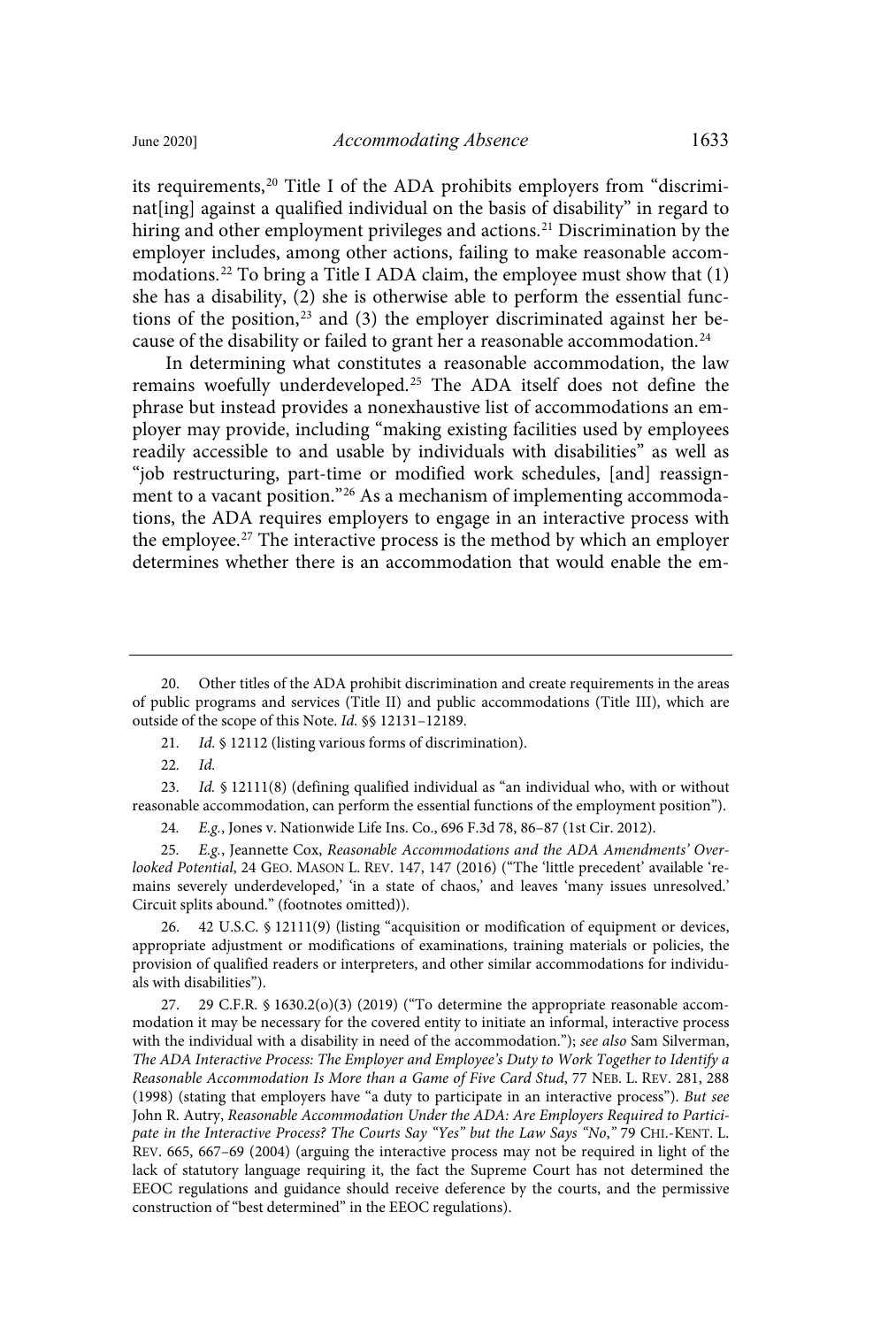ployee with a disability to perform the essential functions of the position.<sup>28</sup> Rather than relying on a one-size-fits-all approach, the interactive process produces an individualized assessment. <sup>29</sup> It facilitates the necessary exchange of information between the employer and employee to determine the reasonableness of an accommodation, taking into account the employee's circumstances, the specific accommodation requested, and the burden it would place on the employer.<sup>30</sup> The ADA's imposition of an affirmative obligation to accommodate individuals—rather than merely a prohibition on conduct—makes the ADA a unique statutory regime.<sup>31</sup> But, this aspect of the ADA also likely prompted the Supreme Court to limit the scope of its applicability through narrowing the definition of disability as a threshold issue. $32$ 

In early ADA cases, courts limited the law's scope by declaring many plaintiffs "not disabled enough," in what many scholars have characterized as a backlash against the ADA.<sup>33</sup> Commentators have speculated that this backlash was fueled by judicial discomfort with the burden the statute imposed on employers.<sup>34</sup> Disability is defined in the statute as "a physical or mental impairment that substantially limits one or more major life activities of [the] individual."<sup>35</sup> In Sutton v. United Airlines, Inc., the Supreme Court significantly limited who qualified as having a disability by considering an individual's ability to mitigate their impairment through corrective measures.<sup>36</sup> A few years later, in 2002, the Court went further by holding that an individual's impairment had to restrict their ability to perform a function

30. See Stacy A. Hickox & Joseph M. Guzman, Leave as an Accommodation: When Is Enough, Enough?, 62 CLEV. ST. L. REV. 437, 440 (2014).

31. Nicole Buonocore Porter, The New ADA Backlash, 82 TENN. L. REV. 1, 8 (2014); J.H. Verkerke, Disaggregating Antidiscrimination and Accommodation, 44 WM. & MARY L. REV. 1385, 1387 (2003).

32. Porter, supra note 31, at 8.

33. See, e.g., Cox, supra note 25, at 148; Michelle T. Friedland, Note, Not Disabled Enough: The ADA's "Major Life Activity" Definition of Disability, 52 STAN. L. REV. 171, 180 (1999).

34. Cox, supra note 25, at 148.

35. 42 U.S.C. § 12102(1)(A) (2012). The definition of disability also includes a "record of such an impairment" or "being regarded as having such an impairment ...." Id.  $$ 12102(1)(B)–(C).$ 

36. 527 U.S. 471, 488 (1999) (holding that "disability under the Act is to be determined with reference to corrective measures"), superseded by statute, ADA Amendments Act of 2008, Pub. L. No. 110-325, 122 Stat. 3553 (2008).

<sup>28.</sup> Grant T. Collins & Penelope J. Phillips, Overview of Reasonable Accommodation and the Shifting Emphasis from Who is Disabled to Who Can Work, 34 HAMLINE L. REV. 469, 482– 85 (2011).

<sup>29.</sup> See, e.g., Silverman, supra note 27, at 300 ("If all parties engage in an interactive process and lay all their cards on the table the process will result in accommodating those who are disabled more quickly and allow employers to weed out individuals who are not disabled or who cannot be reasonably accommodated.").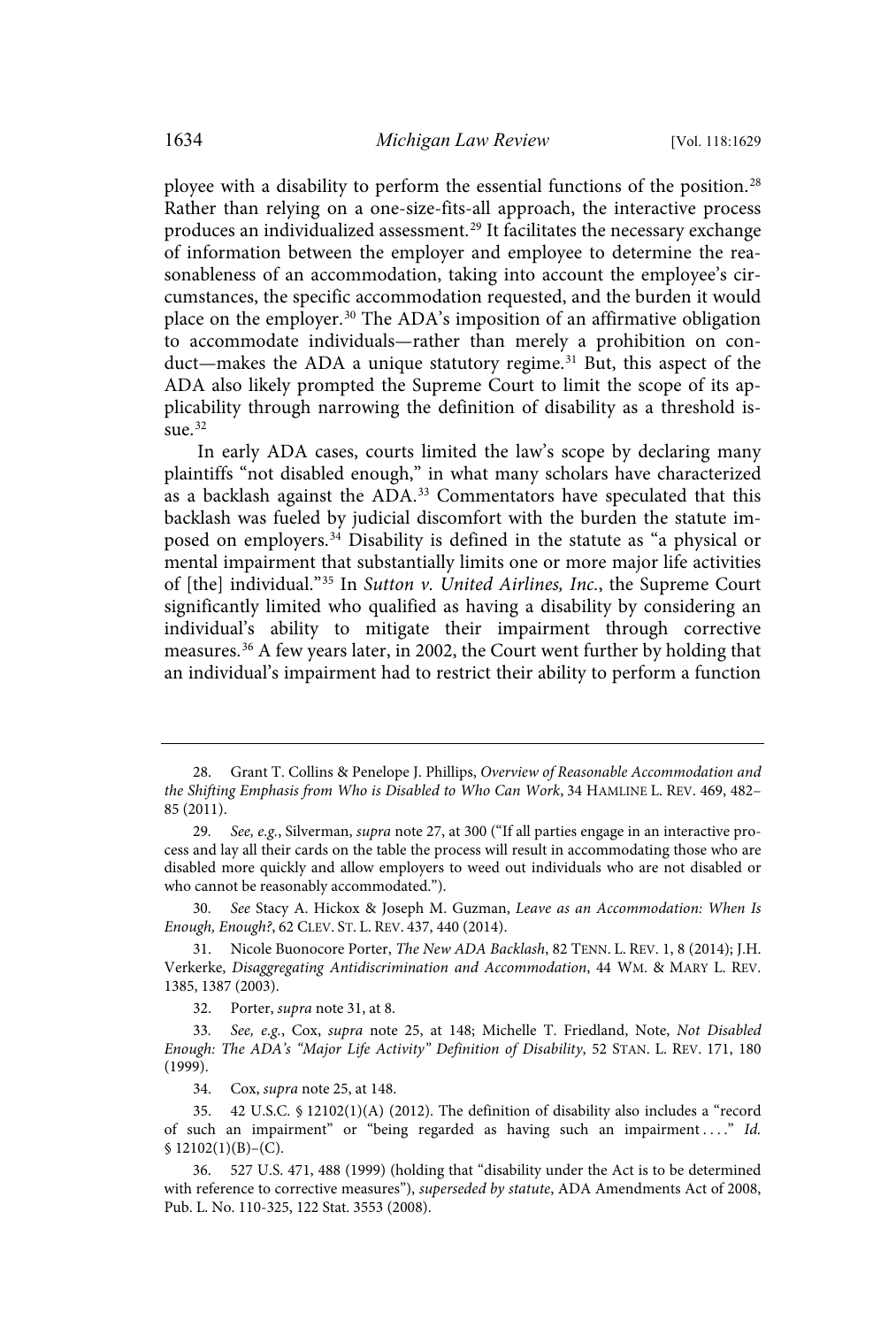that was of "central importance to most people's daily lives."<sup>37</sup> As a result of these two cases, many ADA employment claims were dismissed and the scope of the statute was narrowed.<sup>38</sup>

In 2008, Congress expressly rejected both decisions when it passed the ADA Amendments Act (ADAAA). <sup>39</sup> Congress found both decisions "narrowed the broad scope of protection intended to be afforded by the ADA, thus eliminating protection for many individuals whom Congress intended to protect."<sup>40</sup> To fix the problem, the ADAAA listed examples of major life activities to further clarify that the definition of disability should be broadly construed.<sup>41</sup> Congress's explicit rejection of the Court's interpretation of the ADA is an extraordinary and unusual course of action and signals how strongly Congress intended the statute to be interpreted broadly.<sup>42</sup>

Following the enactment of the ADAAA and its broader definition of disability, courts have turned to other language in the statute to narrow its scope.<sup>43</sup> Because the ADA protects "qualified individuals" with disabilities, courts have zeroed in on the phrase "qualified individuals," meaning people who are able to perform the essential functions of the position, with or without an accommodation. <sup>44</sup> Courts have increasingly found that plaintiffs bringing Title I ADA suits, while admittingly having a disability, are insufficiently qualified for the employment they seek. <sup>45</sup> Scholars have argued that

39. ADA Amendments Act of 2008, Pub. L. 110-325, § 2(a)(1)–(8), 122 Stat. 3553, 3553–54 (2008); see also Curtis D. Edmonds, Lowering the Threshold: How Far Has the Americans with Disabilities Act Amendments Act Expanded Access to the Courts in Employment Litigation?, 26 J.L. & POL'Y 1, 2 (2018) ("The purpose of the ADAAA was to restructure and clarify the definition of the legal term 'disability' . . . .").

41. 42 U.S.C. § 12102(2)(A) (2012) ("[M]ajor life activities include, but are not limited to, caring for oneself, performing manual tasks, seeing, hearing, eating, sleeping, walking, standing, lifting, bending, speaking, breathing, learning, reading, concentrating, thinking, communicating, and working.").

42. See ADA Amendments Act of 2008 § 2(a)(7) ("[I]n particular, the Supreme Court, in the case of [Toyota] interpreted the term 'substantially limits' to require a greater degree of limitation than was intended by Congress . . . ."); Richard L. Hasen, End of the Dialogue?: Political Polarization, the Supreme Court, and Congress, 86 S. CAL. L. REV. 205, 209 (2013) (showing Congress has only overridden an average of around 2.8 cases a year between 2001 and 2012).

43. See Edmonds, supra note 39, at 45.

44. 42 U.S.C. § 12111(8).

45. See Porter, supra note 31, at 69 (noting courts often rely on the qualified-individual inquiry when they prefer to grant summary judgement to the employer).

<sup>37.</sup> Toyota Motor Mfg., Ky., Inc. v. Williams, 534 U.S. 184, 198 (2002), superseded by statute, ADA Amendments Act of 2008, Pub. L. No. 110-325, 122 Stat. 3553 (2008).

See Porter, supra note 31, at 11 ("Between the mitigating measures rule in Sutton and the more stringent test for substantially limiting a major life activity under Toyota, the protected class has been substantially narrowed."); id. at 13 (describing a study showing that employers have prevailed in 92 percent of ADA cases filed in court); Weber, supra note 18, at 1119–20 ("For twenty years, judicial and scholarly attention focused on who is a person with a disability entitled to the protections of the ADA. Narrow readings of coverage kept many cases with accommodations claims from reaching a decision on the merits.").

<sup>40.</sup> ADA Amendments Act of 2008 § 2(a)(4)–(5).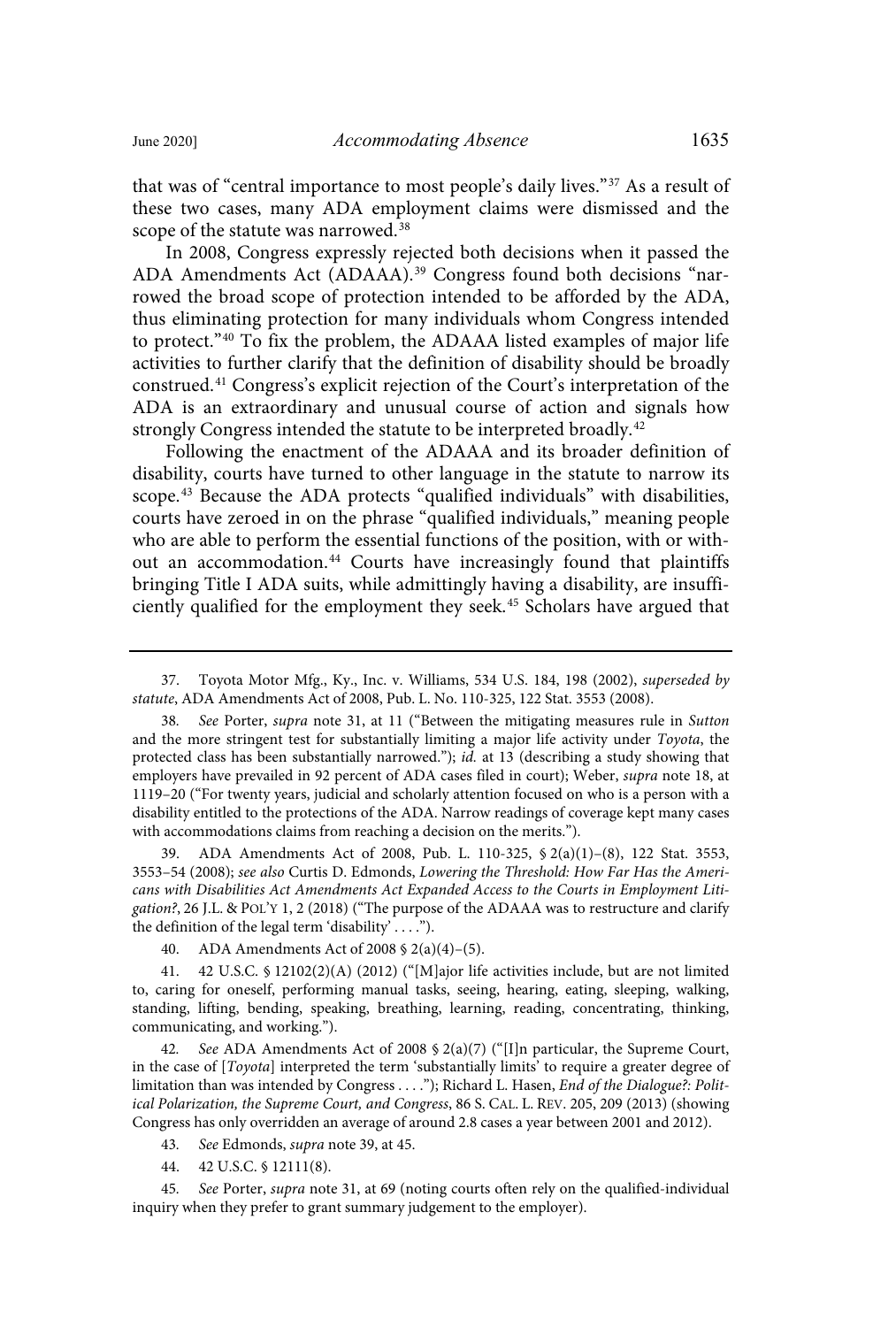cases following the ADAAA reveal a new backlash against the ADA by courts who are hesitant to require accommodations that challenge or modify "structural norms of the workplace." <sup>46</sup> These structural norms of the workplace include, among other things, employees' accommodations for extended medical leave. <sup>47</sup> Whether the scope of the ADA should be expanded or restricted animates a split in lower courts over how to evaluate medical leave as an accommodation. 48

#### B. The Barnett Reasonable-Accommodation Framework

The Supreme Court has only once addressed the issue of reasonable accommodations under the ADA. In U.S. Airways, Inc. v. Barnett, the Court considered an employee's request to be reassigned to a vacant position. <sup>49</sup> The employer denied the request on the basis that it would violate the company's established seniority system. <sup>50</sup> The Court held that reassigning an employee to a position against a well-established seniority system is generally not a reasonable accommodation. <sup>51</sup> The Court provided the caveat that this is generally the rule unless the plaintiff can show "special circumstances that make 'reasonable' a seniority rule exception in the particular case."<sup>52</sup>

Despite the fact that the employer prevailed, Barnett established three significant principles that should guide any analysis of accommodations going forward. First, Barnett made clear that the ADA generally does not require merely equal treatment of people with disabilities with regard to neutral policies but instead demands *preferential* treatment.<sup>53</sup> In support of this, the Court provided examples of office rules and policies that may re-

48. See infra Part II.

49. 535 U.S. 391 (2002). Notably, this case was decided six years before the enactment of the ADAAA.

50. Barnett, 535 U.S. at 394. In Barnett, the plaintiff injured his back while working as a cargo-handler and requested to be transferred to a vacant mailroom position that was less physically demanding. Id. The employer denied his accommodation request because, under their seniority system, two other employees had priority for the position. Id.

51. Id.

52. Id. The Court explained that these special circumstances could be, for example, when the employer changes the seniority system frequently or regularly makes exceptions, which would "reduc[e] employee expectations that the system will be followed." Id. at 405.

53. Id. at 397–98 ("By definition any special 'accommodation' requires the employer to treat an employee with a disability differently, i.e., preferentially. And the fact that the difference in treatment violates an employer's disability-neutral rule cannot by itself place the accommodation beyond the Act's potential reach. Were that not so, the 'reasonable accommodation' provision could not accomplish its intended objective."); see also Weber, supra note 18, at 1175–77.

<sup>46</sup>. Id. at 5, 82 ("Although courts seem willing (in many cases) to require employers to grant accommodations to the physical functions of the job, the new backlash is revealed when we view cases where employees are requesting modifications to the structural norms of the workplace.").

<sup>47</sup>. See id. at 5–6, 77–78 (listing "hours, shifts, [and] attendance policies" as part of the structural norms of the workplace).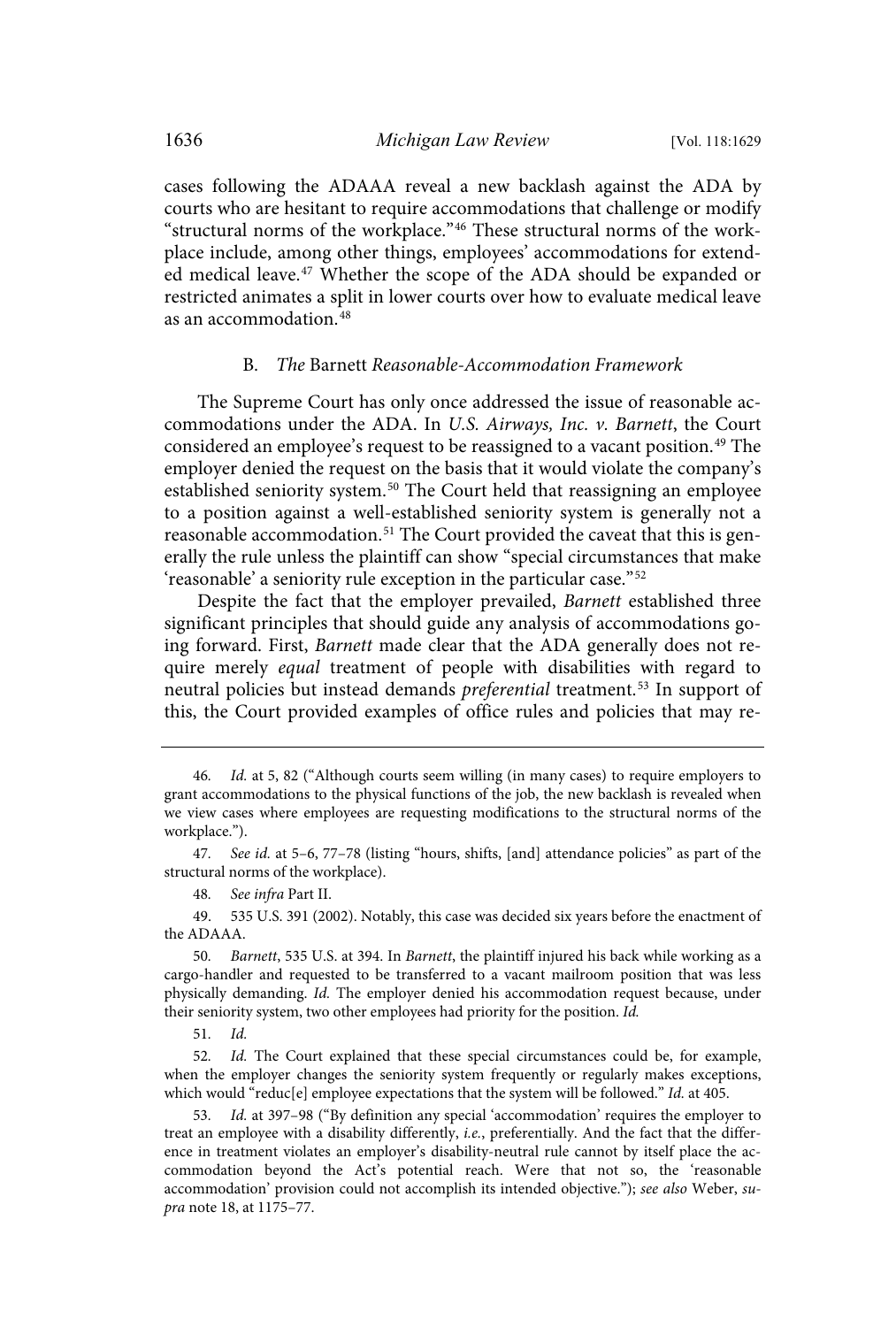quire modification.<sup>54</sup> This understanding is consistent with EEOC guidance interpreting the ADA,<sup>55</sup> as well as with the Court's jurisprudence on accommodations in other contexts, such as Title VII's mandate for religious accommodation. <sup>56</sup> The result is that neutral office policies must be flexible and adapted to accommodate people with disabilities unless doing so would place an undue hardship on the employer. 57

Second, Barnett established a basic burden-shifting framework that guides the analysis of whether an accommodation is reasonable. Under the Barnett framework, the plaintiff only needs to show that the proposed accommodation is facially reasonable "ordinarily or in the run of cases."<sup>58</sup> After the plaintiff meets this initial burden and survives a motion for summary judgment, the defendant then "must show special (typically case-specific) circumstances demonstrating undue hardship in the particular circumstances." <sup>59</sup> The Court found this burden-shifting structure to be a "practical view of the statute" that balances its different components, namely "reasonable accommodation" on one hand and "undue hardship" on the other.<sup>60</sup> Professor Mark Weber argues that reasonable accommodation and undue hardship are therefore best characterized as "two sides of the same coin."<sup>61</sup> This burden shifting parallels other frameworks set forth for evaluating employment discrimination claims, most notably the McDonnell Douglas framework for Title VII cases.<sup>62</sup>

Third, and relatedly, Barnett did not create a presumption that all accommodation requests that go against a company policy are per se unreasonable. Instead, Barnett created a relatively low burden for plaintiffs—the requested accommodation must only be reasonable "on its face or in the run

- 57. Barnett, 535 U.S. at 401.
- 58. Id. at 401–02.
- 59. Id. at 402.
- $60 \text{ J}d$

<sup>54.</sup> These examples included modifying neutral break-from-work rules to accommodate a person who needs additional breaks for medical visits, exceptions to neutral furniture rules that would prevent an individual who needs a different kind of desk or chair, and exceptions to neutral leave policies. Barnett, 535 U.S. at 398.

<sup>55.</sup> U.S. EQUAL EMP'T OPPORTUNITY COMM'N, EMPLOYER-PROVIDED LEAVE AND THE AMERICANS WITH DISABILITIES ACT (2016), https://www.eeoc.gov/eeoc/publications /upload/ada-leave.pdf [https://perma.cc/6G8T-W7ZC] ("The purpose of the ADA's reasonable accommodation obligation is to require employers to change the way things are customarily done to enable employees with disabilities to work." (emphasis omitted)).

<sup>56</sup>. See EEOC v. Abercrombie & Fitch Stores, Inc., 135 S. Ct. 2028, 2034 (2015) (holding Title VII of the Civil Rights Act of 1964 "requires otherwise-neutral policies to give way to the need for an accommodation").

<sup>61.</sup> Weber, supra note 18, at 1124 (arguing the employer's "statutory duty is accommodation up to the limit of hardship" and remarking "[t]here is no such thing as 'unreasonable accommodation' or 'due hardship' ").

<sup>62</sup>. See infra Section III.C.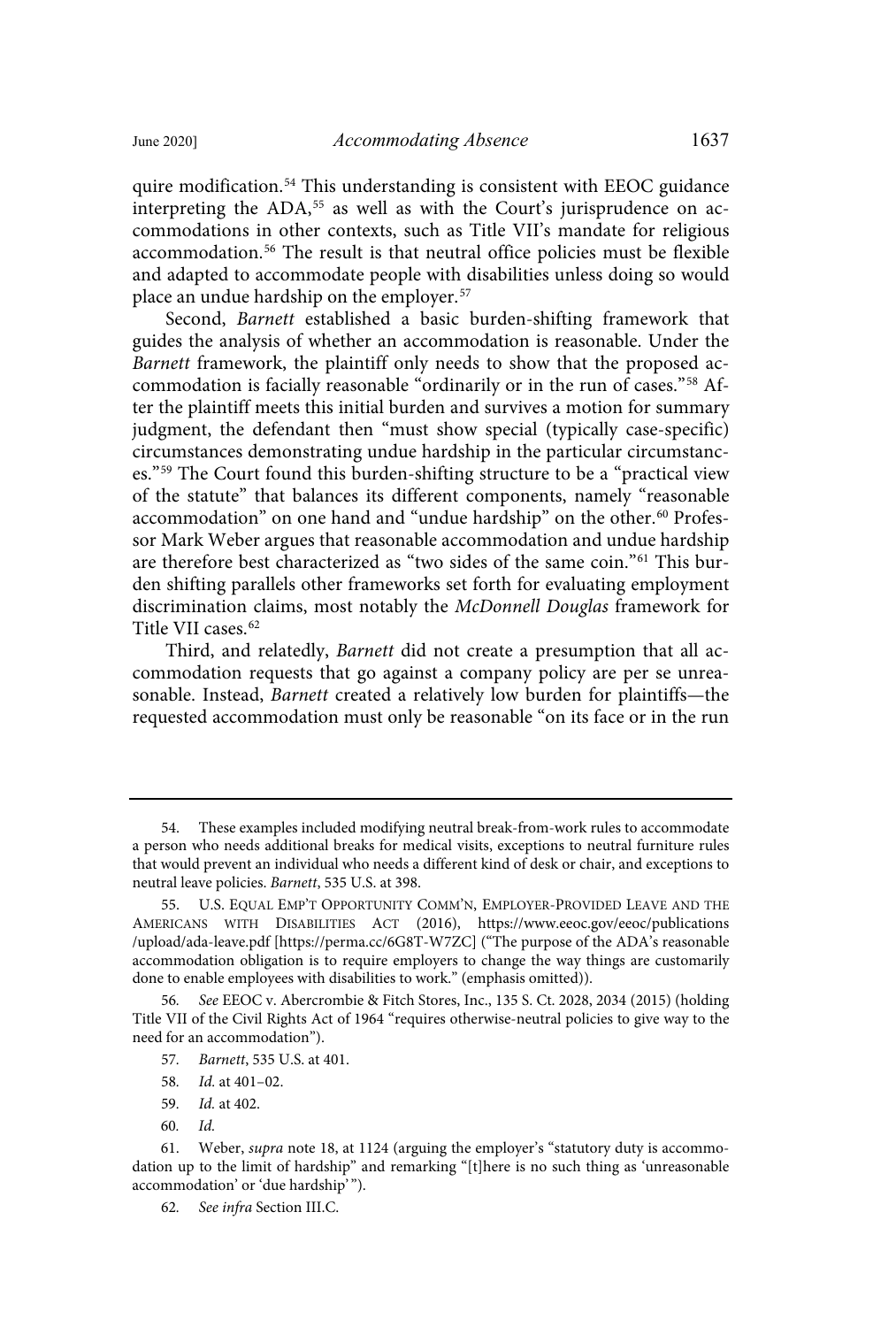of cases."<sup>63</sup> Barnett's determination that the plaintiff's requested accommodation was not reasonable should be read "narrowly," applying in the limited circumstance of seniority systems: "Barnett's language suggests that in all but seniority system cases the claimant's burden should be light."<sup>64</sup> A narrow reading finds support in the Court's emphasis on the unique importance of employer seniority systems for "employee-management relations."<sup>65</sup> Notably, the Court expressly mentioned that most reasonable accommodations require exceptions to existing company policies and procedures, such as modifications to neutral policies governing office break rules and budgeting for furniture.<sup>66</sup> The Court even referred specifically to medical leave beyond the company's leave policy as one notable instance of a reasonable accommodation. 67

By emphasizing the burden on the employer to show a requested accommodation would cause undue hardship, and by lowering the claimant's burden to show merely that the accommodation would be reasonable on its face, Barnett establishes a framework that presumes accommodations should be given. The plaintiff's requested accommodation is presumed reasonable, and the defendant-employer has the burden of demonstrating that the accommodation would place an undue hardship on the employer. Despite this relatively straightforward framework, lower courts have had great difficulty in applying it to requests for medical leave.

## II. THE CIRCUIT SPLIT OVER MEDICAL LEAVE AS A REASONABLE ACCOMMODATION

Against the backdrop of uncertainty surrounding the scope and applicability of the ADA, there is disagreement among circuit courts in evaluating whether specific actions are "reasonable accommodations" under the statute. Because the law surrounding the reasonable-accommodation obligation of Title I is "murky at best," <sup>68</sup> there are significant discrepancies in outcomes

- 65. Barnett, 535 U.S. at 403–06.
- 66. Id. at 398.

<sup>63</sup>. Barnett, 535 U.S. at 401–02; see Weber, supra note 18, at 1163 ("The Court did not impose a cost-benefit analysis on reasonable accommodations, and in all but seniority system cases, it gave respect to the trier of fact by holding that even a weak showing of reasonableness—reasonable on its face or in the run of cases—will get the claimant past a motion for summary judgment.").

<sup>64.</sup> Weber, supra note 18, at 1163–64 ("[Barnett] should be read extremely narrowly as to the burden placed on claimants to show reasonableness of an accommodation: simply that there is no obvious undue hardship caused by the accommodation. This is hardly unrealistic.")

<sup>67</sup>. Id. (describing García-Ayala v. Lederle Parenterals, 212 F.3d 638, 648 (1st Cir. 2000), as "requiring leave beyond that allowed under the company's own leave policy" as an example of lower courts rejecting "that the presence of . . . neutral rules would create an automatic exemption").

<sup>68.</sup> Carolyn A. Davis & Devin M. Spencer, Is a "Long-Term Leave of Absence" a Reasonable Accommodation?, A.B.A. (Mar. 7, 2018) https://www.americanbar.org/groups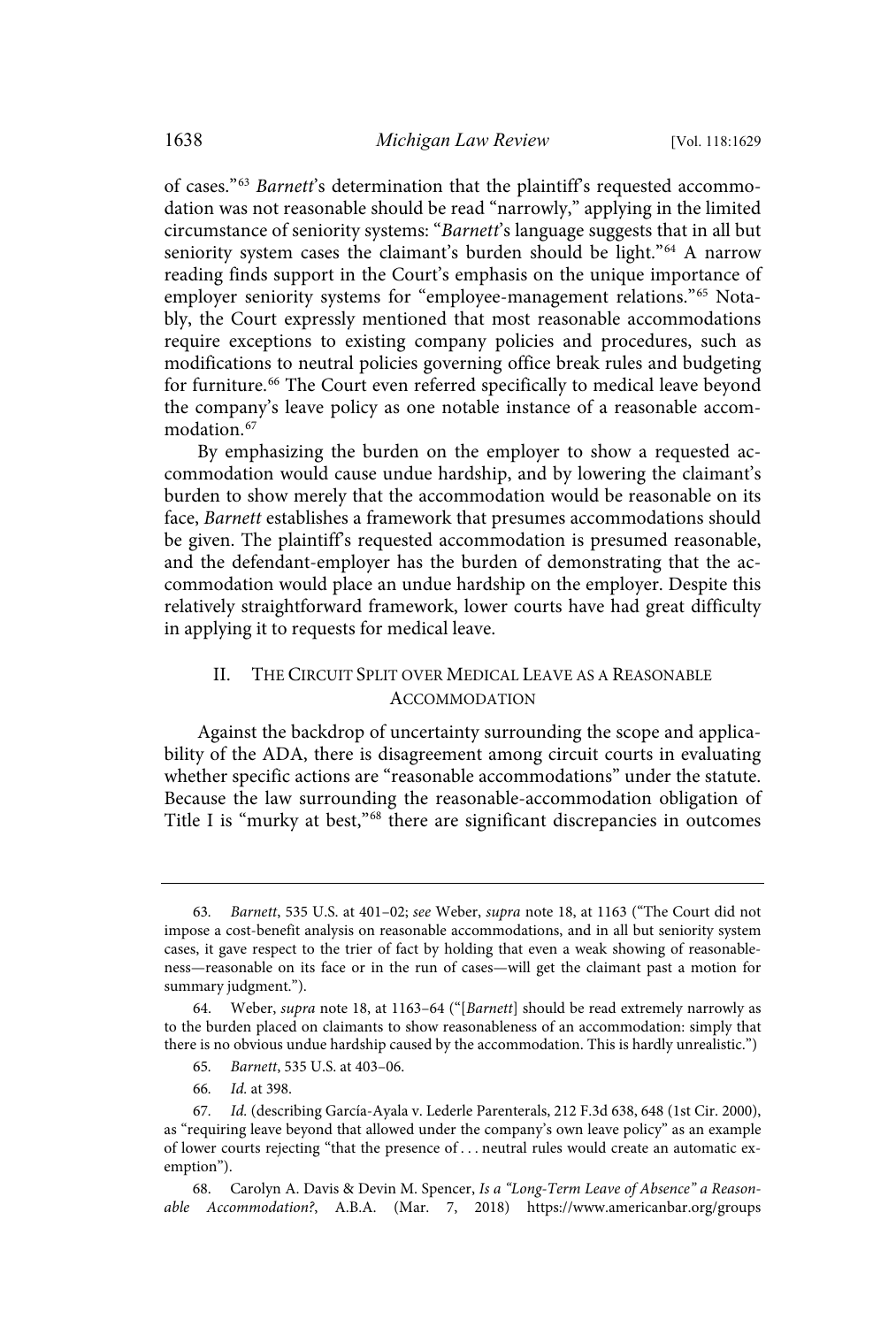for employees bringing claims of discrimination based on a failure to grant a reasonable accommodation. <sup>69</sup> One of the critical battlegrounds in the fight to clarify what accommodations are "reasonable" is claims for extended medical leave.

Most recently, the Seventh Circuit split from other circuits, holding that "[a] long-term leave of absence cannot be a reasonable accommodation."<sup>70</sup> This categorical holding contrasts with other circuits that have generally sided with plaintiffs after performing a case-by-case, fact-specific inquiry to determine whether a specific request for leave is reasonable. Section II.A analyzes the case-by-case approach endorsed by most circuits, and Section II.B discusses the categorical ban adopted by the Seventh Circuit.

#### A. The Case-by-Case Approach

In evaluating the reasonableness of an employee's request for extended medical leave, all circuit courts but the Seventh Circuit have adopted a caseby-case approach. Early decisions interpreting the scope of the ADA's reasonable-accommodation mandate looked to previous case law addressing medical leave under the Rehabilitation Act, $7<sup>1</sup>$  a statute enacted before the ADA that only covered entities receiving federal funding.<sup>72</sup> In those cases, most circuits held that medical leave may be a reasonable accommodation based on the circumstances.

For example, in Nunes v. Wal-Mart Stores, Inc., the Ninth Circuit held that unpaid medical leave may be a reasonable accommodation and that extended leave may be reasonable "if it does not pose an undue hardship on the employer."<sup>73</sup> The court clarified that this determination "requires a factspecific, individualized inquiry."<sup>74</sup> Likewise, in Cehrs v. Northeast Ohio Alzheimer's Research Center, the Sixth Circuit found that if the employer cannot show that an accommodation unduly burdens it, "there is no reason to deny the employee the accommodation" of unpaid medical leave.<sup>75</sup>

In García-Ayala v. Lederle Parenterals, the First Circuit rejected a lower court's finding that "an extension of a leave on top of a medical leave of fif-

70. Severson v. Heartland Woodcraft Inc., 872 F.3d 476, 481 (7th Cir. 2017), cert. denied, 138 S. Ct. 1441 (2018).

71. 29 U.S.C. §§ 701, 704 (2018).

72. See, e.g., Nunes v. Wal-Mart Stores, Inc., 164 F.3d 1243, 1247–48 (9th Cir. 1999) (applying existing case law on the Rehabilitation Act to evaluate an ADA claim); see also Befort, supra note 10, at 452 (providing an example of a court applying a Rehabilitation Act rule to an ADA case to hold that the ADA does not require reassignment to a vacant position).

73. 164 F.3d at 1247 (citations omitted).

74. Nunes, 164 F.3d at 1247 (citing Hall v. U.S. Postal Serv. (Rehabilitation Act Case), 857 F.2d 1073, 1080 (6th Cir. 1988)).

75. 155 F.3d 775, 782 (6th Cir. 1998).

<sup>/</sup>litigation/committees/commercial-business/articles/2018/winter2018-is-a-long-term-leaveof-absence-a-reasonable-accommodation/ (on file with the Michigan Law Review).

<sup>69</sup>. See Hickox & Guzman, supra note 30, at 452.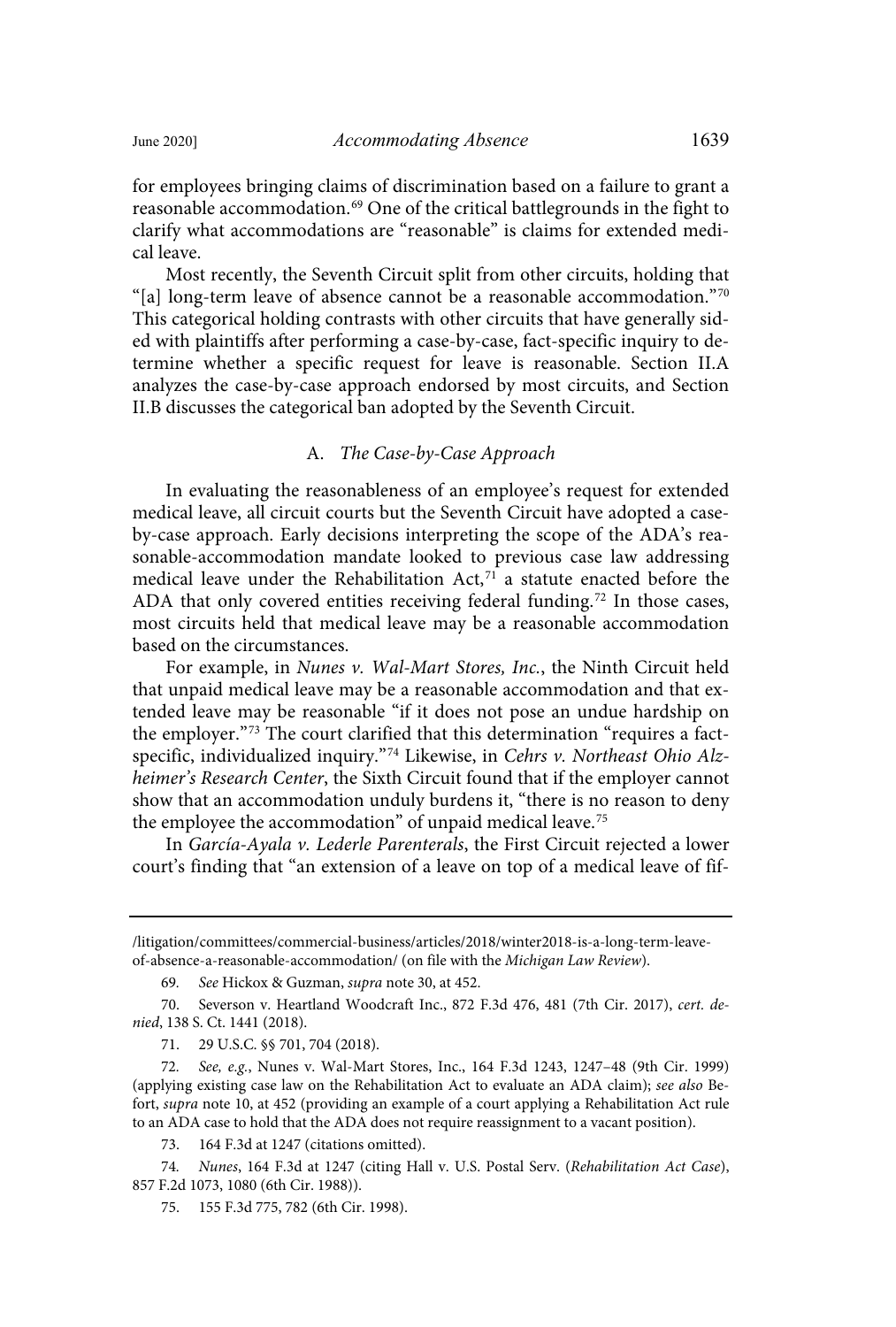teen months was per se unreasonable." <sup>76</sup> This was because the lower court applied a "per se rule[] . . . rather than an individualized assessment of the facts." <sup>77</sup> In applying this individualized assessment, the court looked to factors such as whether the employer suffered a financial burden or other hardship in replacing the employee temporarily, the leave was indefinite or fixed, the absences were erratic or unexplained, the employee would be qualified to work upon return, and the employee was hired to perform a specific task. 78 As recently as 2017, the First Circuit considered the reasonableness of leave a foregone conclusion, stating, "First things first: All agree that a leave of absence or a leave extension can constitute a reasonable accommodation under the ADA 'in some circumstances.' "79

In addition to recognizing that leave can be a reasonable accommodation, most of these circuits have also rejected the corollary argument that the employee requesting medical leave is not a "qualified individual" under the statute—that is, a person able to perform the essential functions of the position with or without accommodations. $80$  In Nunes, the court found the district court misapplied the ADA's "qualified individual" requirement by focusing on the employee's disability during her period of medical leave.<sup>81</sup> Likewise, in Cehrs, the Sixth Circuit found that a presumption that an employee requiring leave is not able to perform the essential functions of the job "eviscerates the individualized attention that the Supreme Court has deemed 'essential' in each disability claim."<sup>82</sup> The presumption also "leads to an illogical consequence," the court argued, because it would allow regular employees to take leave while forbidding that benefit to employees with disabilities trying to take leave as an accommodation, which "would result in employees with disabilities being treated differently and worse than other employees." <sup>83</sup> In other words, all other employees are permitted to take leave from work and are still regarded as able to complete the tasks of their job.

But the inquiry to determine in what circumstances leave is reasonable requires a hyperindividualized, fact-intensive approach that presents obvious benefits and disadvantages as a workable standard. The obvious upside is that it provides flexibility in determining whether granting leave should be required. An individualized approach preserves the prevailing understanding that the ADA requires individualized assessment and interactive process that promotes information sharing and collaboration between an employee

80. 42 U.S.C. § 12111(8) (2012).

83. Id. at 783.

<sup>76.</sup> 212 F.3d 638, 647 (1st Cir. 2000).

<sup>77</sup>. García-Ayala, 212 F.3d at 647.

<sup>78</sup>. See id. at 648–50.

<sup>79.</sup> Delgado Echevarría v. AstraZeneca Pharm. LP, 856 F.3d 119, 128 (1st Cir. 2017) (emphasis added) (quoting García-Ayala, 212 F.3d at 647).

<sup>81.</sup> Nunes v. Wal-Mart Stores, Inc., 164 F.3d 1243, 1247 (9th Cir. 1999).

<sup>82.</sup> Cehrs v. Ne. Ohio Alzheimer's Research Ctr., 155 F.3d 775, 782 (6th Cir. 1998) (citing Sch. Bd. of Nassau Cty. v. Arline, 480 U.S. 273, 287 (1987)).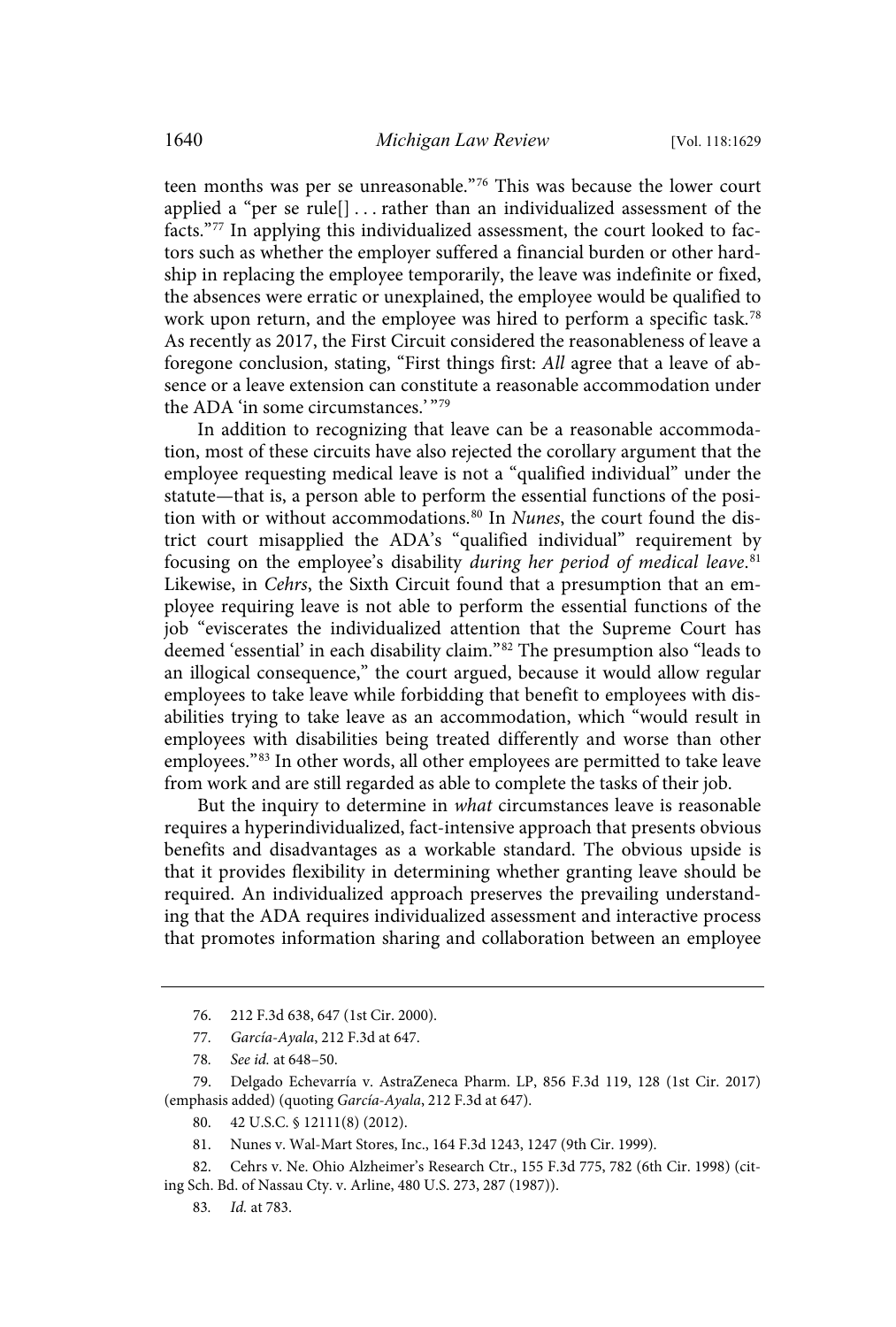and employer. <sup>84</sup> If applied correctly, this approach provides protections to employees specific to their circumstances and takes into account the burden they would place on their employer, rather than imposing a one-size-fits-all approach. 85

However, placing this much emphasis on the factual circumstances overindividualizes the inquiry. Because there is little guidance regarding which factors are most important or how to properly balance the factors at play, this case-by-case approach generates unpredictability and inconsistency among the courts.<sup>86</sup> Perhaps this is why a study of more than 350 ADA claim decisions between 1992 and 2012 revealed "wide variation in the treatment of cases depending on the Circuit Court in which the claims arose" and inconsistency in which factors are determinative in the analysis.<sup>87</sup> Due to the wide variation in outcomes, the predominant case-by-case approach fails to provide guidance for employers in making decisions about whether to grant a request for leave as well as a predictable basis for plaintiffs considering whether to file suit against their employer. <sup>88</sup> Courts' failure to coalesce around a single, clear standard for this area of Title I law impedes the signaling function of decisions and increases costs to all parties involved.<sup>89</sup>

A second drawback to the case-by-case approach is that such an openended analysis frequently does not conform to the burden-shifting framework set forth by Barnett. Notably, Barnett had little to no impact in assisting courts in determining when leave is reasonable.<sup>90</sup> Because Barnett is the only Supreme Court opinion that interprets the ADA's reasonableaccommodation mandate, its reasoning should guide the analysis of leave as

See Befort, supra note 10, at 470 ("[T]he lack of predictability flows less from deep legal fissures than from a lack of predictable rules for determining the reasonableness of individual leave requests."); Patrick Dorrian, Employers Get 'Holy Grail' Ruling on Leave as Job Accommodation, BLOOMBERG BNA (Oct. 26, 2017), https://fmlainsights.lexblogplatformthree .com/wp-content/uploads/sites/311/2017/10/Severson-decision-BNA-write-up.pdf [https:// perma.cc/CU5K-SAJJ] ("'Courts have danced around the issue of leave as a reasonable accommodation for a long time' and previously had failed to provide 'clear parameters' for granting or denying extended leave requests.").

89. See Hickox & Guzman, supra note 30, at 483 ("Both employers and employees with disabilities can benefit from clearer guidance on how much leave should be provided as a reasonable accommodation, and under which circumstances such leave could cause the employer an undue hardship."); infra Section III.D.

90. Hickox & Guzman, supra note 30, at 478.

<sup>84</sup>. See supra notes 28–30 and accompanying text.

<sup>85.</sup> Megan G. Rosenberger, Absenteeism and the ADA: The Limits and the Loopholes, 50 CATH. U. L. REV. 957, 975 (2001).

<sup>86</sup>. See Hickox & Guzman, supra note 30, at 452 ("Neither the Supreme Court nor the appellate courts have provided a formula for determining what accommodations are reasonable. Instead, these different approaches lead to significantly different outcomes for employees seeking leave as an accommodation." (footnote omitted)).

<sup>87.</sup> See id. at 478, 483 (showing, for example, that the length of prior leave or its unscheduled use and the indefiniteness of the leave were not determinative of outcomes).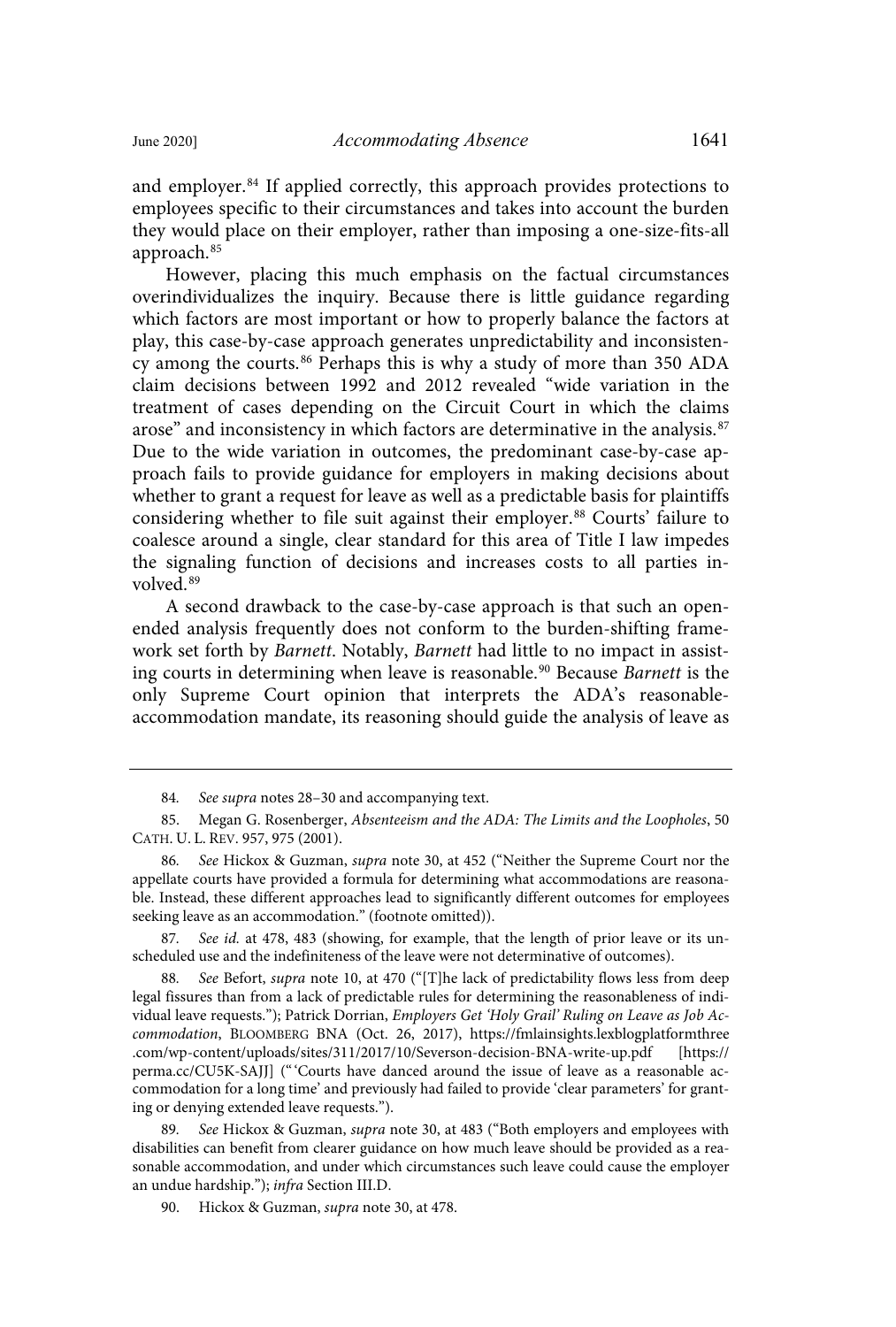an accommodation. Under Barnett, the plaintiff need only meet the low burden of showing that the requested accommodation, here medical leave, "seems reasonable on its face . . . or in the run of cases"—that is, "'at least on the face of things,' the accommodation will be feasible for the employer."<sup>91</sup> This structure does not require the plaintiff to provide a fact-intensive, individualized assessment to show their leave request is reasonable.<sup>92</sup> Instead, it creates a presumption of reasonableness and places a burden on the employer to demonstrate hardship on a case-by-case basis.<sup>93</sup> To date, the freewheeling approach to evaluating leave as an accommodation does not conform with Barnett's framework, and its unpredictability adversely affects both employers and employees.

#### B. The Seventh Circuit*'*s Categorical Ban

The Seventh Circuit has taken a different approach, holding that a "long-term leave of absence cannot be a reasonable accommodation" because it renders the employee "*unable* to perform their job duties" and thus not qualified under the statute.<sup>94</sup> To reach this conclusion, the court construed the phrases "reasonable accommodation" and "perform the essential functions of the employment position" in the statute as "interlocking definitions."<sup>95</sup> The court reasoned that "an extended leave of absence does not give a disabled individual the means to work; it excuses his not working." <sup>96</sup> Because the ADA only applies to accommodations that enable the employee to work, extended leave cannot be an accommodation. The Seventh Circuit distinguished between the ADA, which applies to employees with disabilities who can work, and the FMLA, which provides federally mandated leave to those who cannot work for up to twelve weeks.<sup>97</sup> A contrary interpretation would "transform [the ADA] into a medical-leave statute—in effect, an open-ended extension of the FMLA."<sup>98</sup> Notably, the court interpreted the phrase "may include" in the statutory definition of "reasonable accommoda-

98. Id. at 482.

<sup>91.</sup> U.S. Airways, Inc. v. Barnett, 535 U.S. 391, 401–02 (2002) (quoting Reed v. LePage Bakeries, Inc., 244 F.3d 254, 259 (1st Cir. 2001)).

<sup>92.</sup> See Weber, supra note 18, at 1164 ("[Barnett] should be read extremely narrowly as to the burden placed on claimants to show reasonableness of an accommodation: simply that there is no obvious undue hardship caused by the accommodation.").

<sup>93</sup>. Barnett, 535 U.S. at 402; see also Hickox & Guzman, supra note 30, at 486 (arguing there are other reasons to place the burden of showing that the accommodation is not reasonable on the defendant "since a uniform policy against use of leave could well have a disparate impact on employees with disabilities"); Weber, *supra* note 18, at 1131 ("The text and structure of the statute suggest a substantial obligation to provide accommodation up to the limit of hardship demonstrated by the employer.").

<sup>94.</sup> Severson v. Heartland Woodcraft, Inc., 872 F.3d 476, 481 (7th Cir. 2017), cert. denied, 138 S. Ct. 1441 (2018) (emphasis omitted).

<sup>95</sup>. Id.

<sup>96</sup>. Id.

<sup>97</sup>. Id.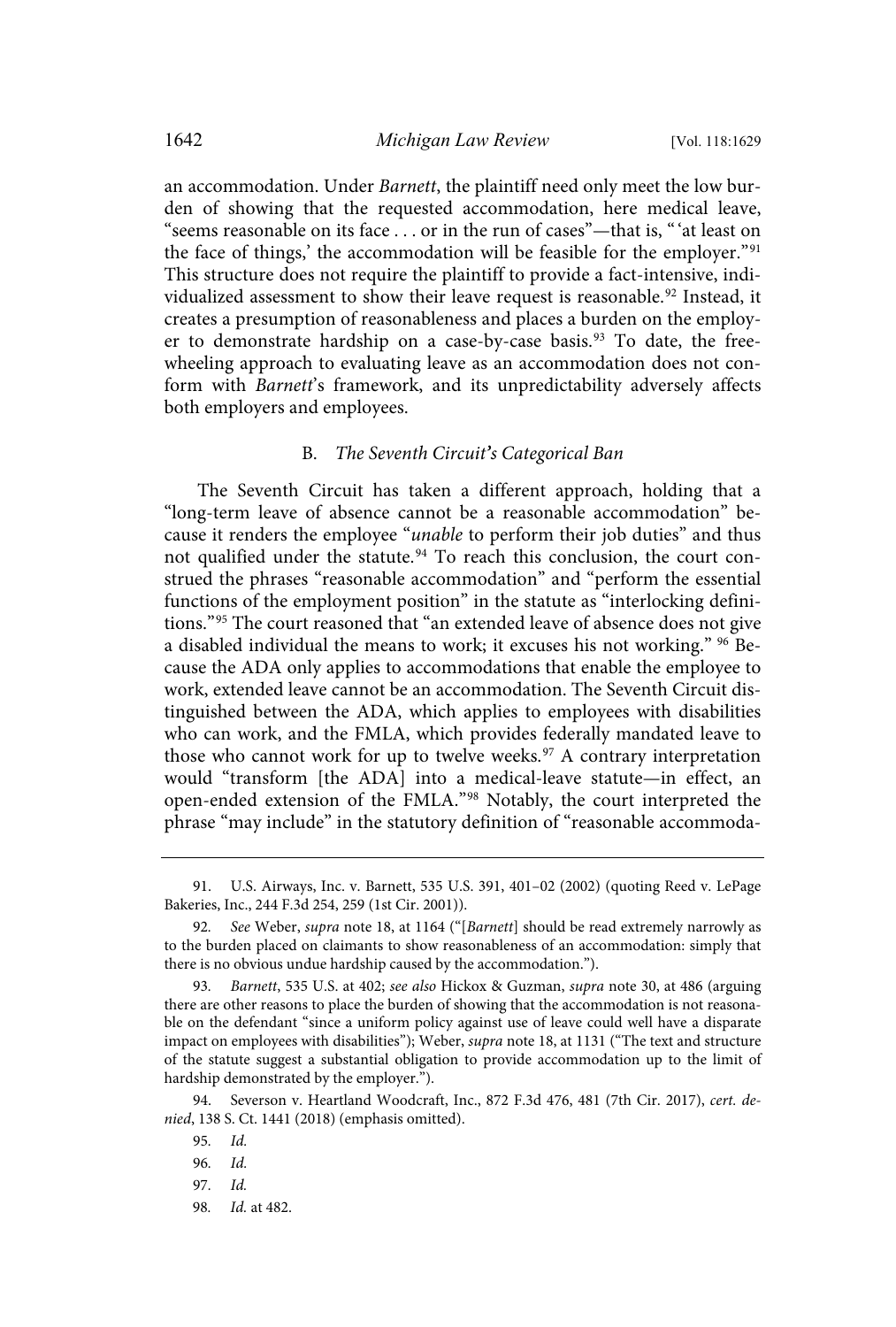tion" to mean that the listed accommodations in the statute are not required but are merely illustrative examples.<sup>99</sup>

The appeal of the Seventh Circuit's bright-line rule is that it creates predictability by clearly establishing that extended leave is never a reasonable accommodation.<sup>100</sup> The opinion resolves the present uncertainty by eliminating claims relating to denied leave requests and thereby saving resources for courts and the parties.<sup>101</sup> But while the predominant approach of analyzing leave as an accommodation may be too open-ended, the Seventh Circuit's categorical ban is too restrictive.

For one, an absolute ban on extended leave as an accommodation forecloses any possibility of an individual assessment and interactive process as required by the ADA. Barnett rejects per se rules and "automatic exemption[s]" that do not engage in a "case specific" analysis that takes into account "undue hardship in the particular circumstances." <sup>102</sup> By enabling employers to reject all requests for extended medical leave, Severson hinders any individual assessment of the employee's circumstances. It also eradicates the burden that would otherwise be placed on the employer to engage in the interactive process with their employee.<sup>103</sup> In doing so, the court renders hollow ADA protection for thousands of American workers who can no longer count on federal protection if their disability forces them to take medically necessary leaves of absence.<sup>104</sup>

Moreover, the Seventh Circuit ignored Supreme Court dicta that listed "requiring leave beyond that allowed under the company's own leave policy" as an example of the ADA requiring employers to modify their neutral rules to provide people with disabilities equal opportunity in the workplace.<sup>105</sup> Though the Supreme Court has never ruled directly on this issue, the Court clearly understood there to be some circumstances when granting additional leave may constitute a reasonable accommodation under the statute, a position foreclosed by Severson's strict interpretation.

<sup>99</sup>. Id. at 481.

<sup>100</sup>. See Carol A. Poplawski, The ADA Is Not a Medical Leave Entitlement, Seventh Circuit Declares, OGLETREE DEAKINS (Sept. 21, 2017), https://ogletree.com/sharedcontent/content/blog/2017/september/ada-is-not-a-medical-leave-entitlement-seventh-circuitdeclares [https://perma.cc/9VT5-MEXA] ("This decision provides a breath of fresh air in an area that often paralyzes many employers when managing employee leave situations.").

<sup>101</sup>. See Braden Campbell, 7th Circ. Ruling on ADA Leave Limits Touted as 'Holy Grail,' LAW 360 (September 27, 2017, 9:08 PM), https://www.law360.com/articles/968647 (on file with the Michigan Law Review) ("The decision is a boon for employers because a request for leave as an ADA accommodation is 'one of the most difficult issues that HR professionals have to face' . . . The Severson ruling simplifies this issue by clarifying that a worker who requests months of leave is disqualified from the get-go.").

<sup>102.</sup> U.S. Airways, Inc. v. Barnett, 535 U.S 391, 402 (2002).

<sup>103</sup>. See supra notes 28–32 and accompanying text (discussing the ADA's required interactive process).

<sup>104</sup>. See supra notes 8, 10, 19 and accompanying text.

<sup>105</sup>. Barnett, 535 U.S. at 398 (citing García-Ayala v. Lederle Parenterals, Inc., 212 F.3d 638, 648 (1st Cir. 2000)).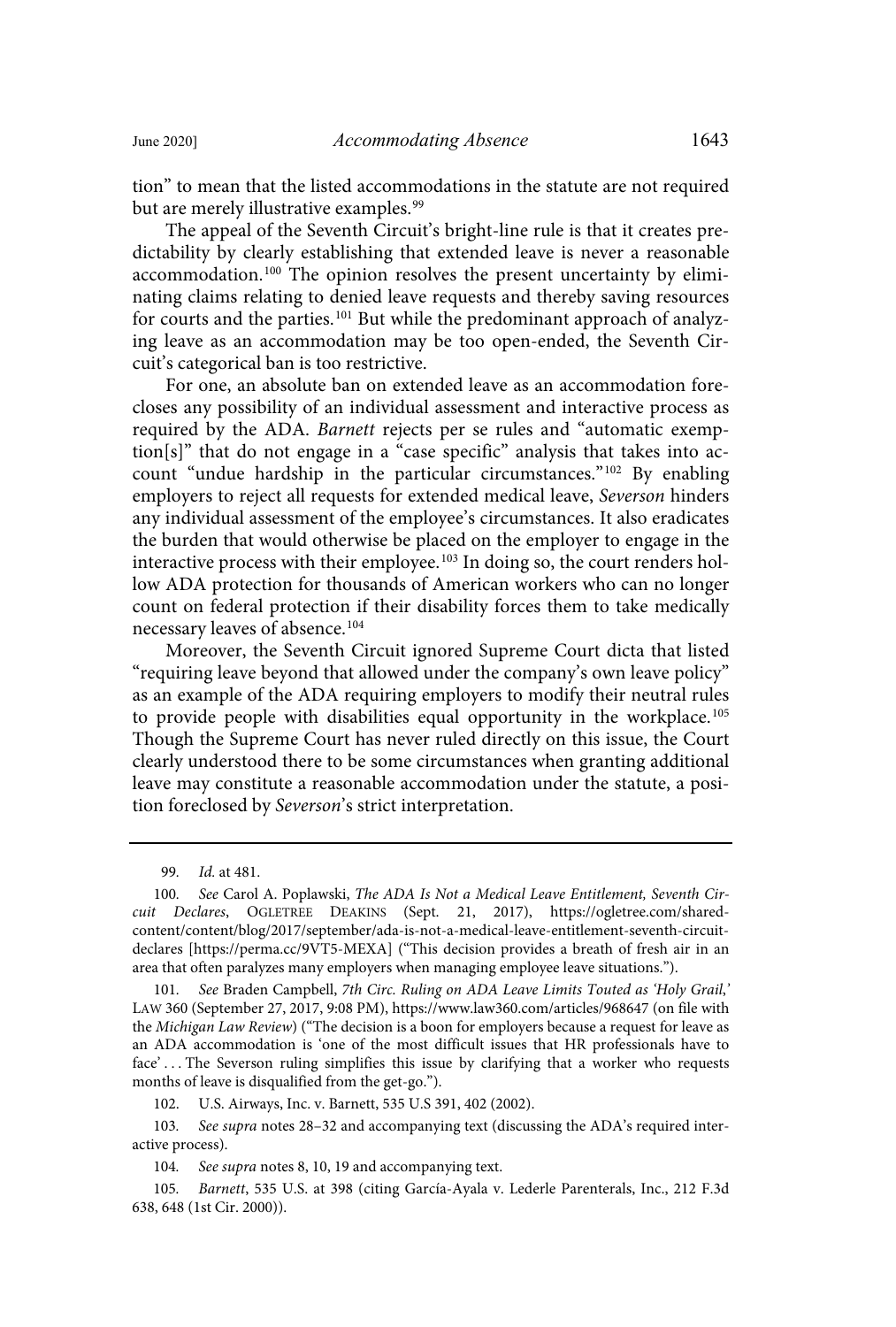Third, the interpretation is at odds with the text of the ADA. Severson skirted the reality that the drafters expressly included "job restructuring" and "part-time or modified work schedules" in the statutory definition of "reasonable accommodation."<sup>106</sup> The Seventh Circuit's suggestion that these are merely illustrative examples supports the idea that covered accommodations are broader than those explicitly listed, including additional modifications like medical leave. 107

Lastly, the court's reasoning rests on flawed assumptions about the purpose and scope of and interactions between the ADA and FMLA.<sup>108</sup> The Seventh Circuit's attempt to distinguish the two statutes ignores the ways in which the obligations each place on an employer may overlap and interact. In light of these differences, the court's hesitancy in allowing the ADA to extend into providing leave simply because another statute separately provides employees with medical leave is misguided. Because neither method for evaluating leave as an accommodation is satisfactory, courts should recalibrate their analysis to better preserve the purpose of the ADA, meet the demands of Barnett, and balance competing policy concerns.

#### III. ADJUSTING THE ACCOMMODATION ANALYSIS

Courts should adopt a new approach to evaluating medical leave as an accommodation under Title I of the ADA. Such an approach must strike the proper balance of providing individualization and flexibility while also being predictable and consistent. This Part proposes a presumption of reasonableness for certain leave accommodations. Rather than a categorical ban or an overly fact-specific inquiry, this Note argues that courts should establish a presumption that extended medical leave is a reasonable and required accommodation under the ADA, provided that certain conditions are met. Section III.A argues for establishing this presumption and provides the schematics for how leave accommodations would fit within the existing burden-shifting framework. Section III.B discusses how this approach is supported by the text and legislative history of the ADA, while Section III.C situates it in the context of existing case law. Finally, Section III.D argues that a presumptive framework provides unique policy benefits compared to the approaches adopted in the existing circuit split.

#### A. Presuming Medical Leave as a Reasonable Accommodation

To establish a workable framework to evaluate requests for extended medical leave, courts should hold that an employee's request for extended

<sup>106. 42</sup> U.S.C. § 12111(9) (2012).

<sup>107.</sup> See Weber, supra note 18, at 1131-32 ("The text and structure of the statute suggest a substantial obligation to provide accommodation up to the limit of hardship demonstrated by the employer. . . . Congress intended to incorporate the section 504 regulations' standards for reasonable accommodation and undue hardship into the ADA.").

<sup>108</sup>. See infra notes 124–134 and accompanying text.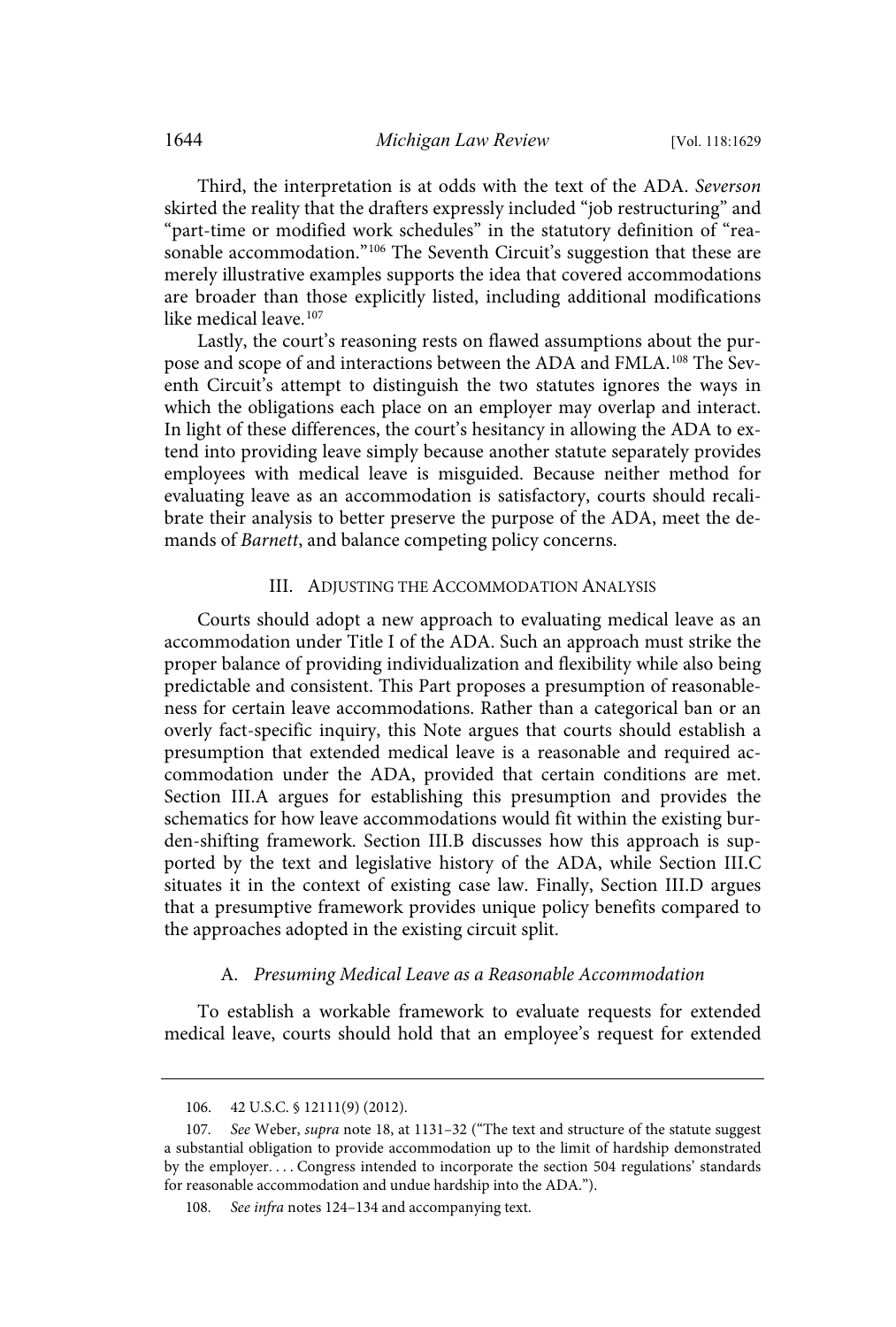medical leave for a fixed period of time is presumed to fall within the ADA's reasonable-accommodation mandate. The defendant-employer would then have the burden of showing special circumstances that make the requested leave unreasonable and outside the scope of the statute—namely by demonstrating that the plaintiff has failed to satisfy the prima facie conditions or that the requested leave would place an undue hardship on the employer.<sup>109</sup>

The presumption of reasonableness for medical leave requests would be triggered if the plaintiff is able to satisfy a set of prima facie requirements none of which would be overly onerous. For example, a court could presume that a period of leave is a reasonable accommodation if the plaintiff can show that the request for leave was (1) made in advance, (2) for a fixed duration with a proposed end date, (3) documented as necessary by a medical professional, and (4) likely to result in the employee's ability to perform the essential functions of their job upon return.<sup>110</sup> These criteria include common reareasons that courts have previously considered and align with the EEOC's recommendations for determining when a leave request is reasonable.<sup>111</sup> They have the benefit of excluding requests that courts have determined to be unreasonable or overly burdensome, such as requests for indefinite leave. <sup>112</sup> Additionally, the fourth requirement would properly shift the focus of the qualified-individual inquiry to the employee's ability to perform the functions of the position upon return, rather than improperly asking if they are able to perform the tasks while on leave. <sup>113</sup> Otherwise, persons requesting leave would never be qualified individuals because they cannot perform the

111. See supra note 78 and accompanying text (listing factors considered by courts in the case-by-case approach).

<sup>109.</sup> This structure combines the EEOC's recommended approach with the basic burdenshifting structure established under Barnett. See infra note 110 and Section III.C.

<sup>110.</sup> These are the criteria put forward by the EEOC as constituting a reasonable leave request. See Brief of the EEOC as Amicus Curiae in Support of Plaintiff-Appellant and Reversal at 21, Severson v. Heartland Woodcraft, Inc., 872 F.3d 476 (7th Cir. 2017) (No. 15-3754) [hereinafter EEOC Amicus Brief] ("[L]eave is widely recognized as a facially feasible or plausible form of accommodation under the ADA. In particular, leave generally is reasonable where it is of definite, time-limited duration, requested in advance, and likely to enable the employee to perform the essential job functions when he or she returns." (citation omitted)); see also EQUAL EMP'T OPPORTUNITY COMM'N, EMPLOYER-PROVIDED LEAVE AND THE AMERICANS WITH DISABILITIES ACT (2016), https://www.eeoc.gov/eeoc/publications/upload/ada-leave.pdf [https://perma.cc/XR5E-UXG5].

<sup>112</sup>. See EEOC Amicus Brief, supra note 110, at 21 (citing Nowak v. St. Rita High Sch., 142 F.3d 999, 1004 (7th Cir. 1998) (holding the ADA does not require accommodation of "an indefinite leave of absence")).

<sup>113.</sup> See id. at 11-12 ("The accommodation of leave is only fully achieved at the end of the leave period. Thus, with a leave request, the relevant inquiry is whether the employee would be able to perform the essential job functions at the end of the leave, if the time off were granted.").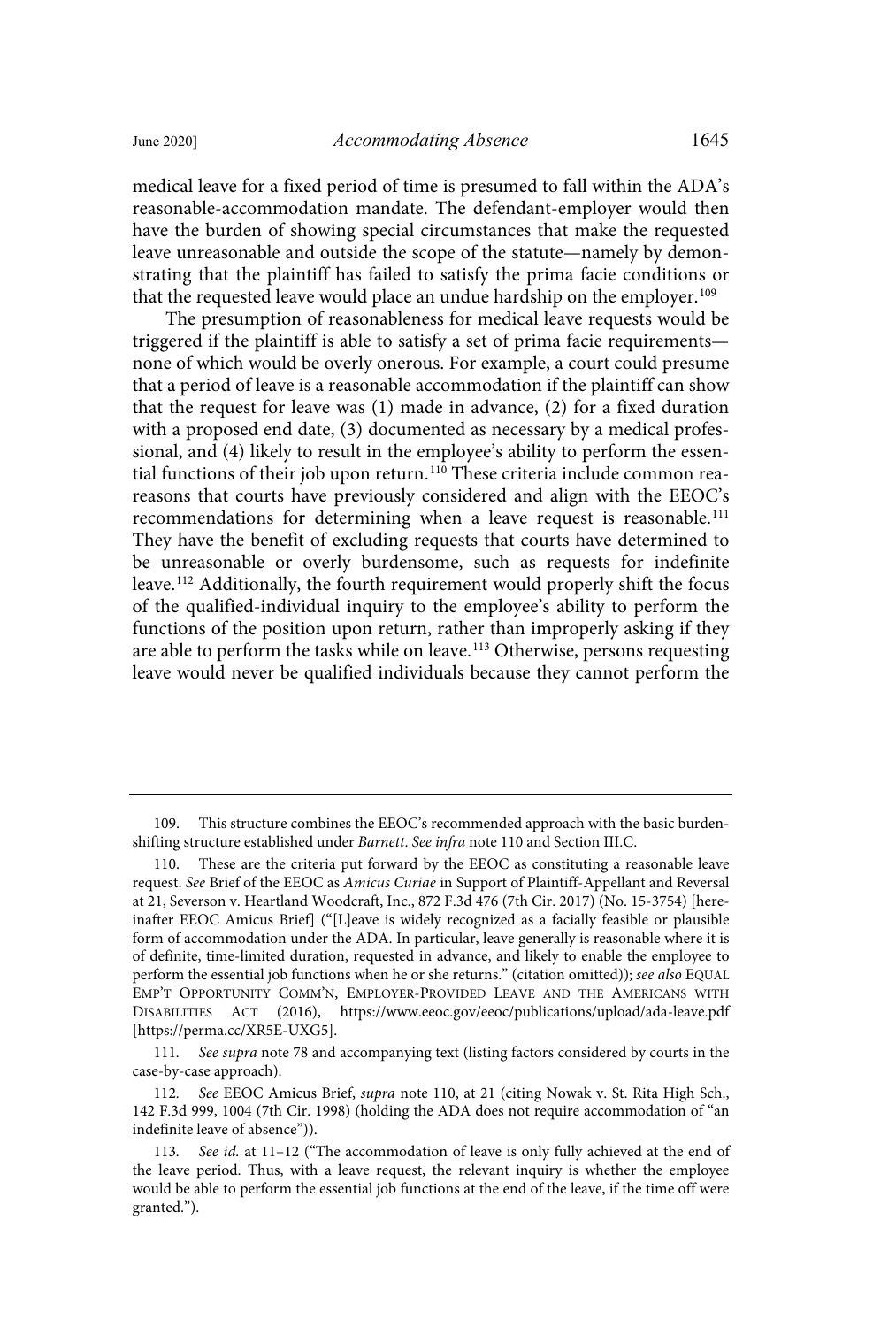functions of the position during leave—a result that would functionally end leave as an accommodation altogether. 114

#### B. The ADA*'*s Text and Purpose Support a Presumption

Establishing a presumption in favor of accommodating medical leave requests has many benefits. First, such a presumption is more consistent with the statutory text and legislative purpose of the ADA. The use of "may" in the reasonable-accommodations provision indicates that the list of potential accommodations is nonexhaustive and many of the listed examples, such as modified schedules, support the idea that the law covers potential lapses in work.<sup>115</sup> The plain meaning of the text suggests that medical leave is a reasonable accommodation in certain circumstances. Additionally, consideration of leave as an accommodation requires some sort of an individual assessment, which forecloses a categorical ban.<sup>116</sup> The presumptive framework allows for individual assessment as part of the defendant's burden to rebut the presumption by demonstrating undue hardship.

The legislative history and purpose of the ADA also support a broader interpretation of reasonable accommodations. The Act was, by design, ambitious: it aimed to combat deeply entrenched stigmas and ensure that people with disabilities would be able to work despite temporary or long-term chronic conditions or impairments.<sup>117</sup> To accomplish this goal, Congress imposed a strong obligation on employers to provide accommodations.<sup>118</sup> A presumption of reasonableness would orient the case law toward this goal, tipping the scale in favor of accommodations for employees whose disabilities require treatment or rehabilitation. Prohibiting leave as an accommodation, on the other hand, drastically reduces the effectiveness of the ADA and hinders the statute from achieving its desired outcome: long-term employment and continued opportunity for people with disabilities.<sup>119</sup> The congressional record also suggests that requests for "additional unpaid leave days" were considered reasonable so long as they would not impose an undue

<sup>114</sup>. Id. at 12–13, 18 (explaining that the question of the reasonableness of a specific leave request "would never be reached" resulting in the "exclusion of leave as a possible accommodation under the ADA" even where an employer could readily extend it).

<sup>115.</sup> 42 U.S.C. § 12111(9)(B) (2012) (listing possible accommodations that "[t]he term 'reasonable accommodation' may include"); 29 C.F.R. § 1630.2(o)(2) (2019) (stating "reasonable accommodation" is not limited to the accommodations listed); see also James A. Passamano, Employee Leave Under the Americans with Disabilities Act and the Family Medical Leave Act, 38 S. TEX. L. REV. 861, 867–68 (1997).

<sup>116</sup>. See supra text accompanying notes 92–93.

<sup>117</sup>. See supra note 19.

<sup>118</sup>. See Lisa J. Gitnik, Note, Will the Interaction of the Family and Medical Leave Act and the Americans with Disabilities Act Leave Employees with an "Undue Hardship?," 74 WASH. U. L.Q. 283, 293–95 (1996); Weber, supra note 18, at 1150–51.

<sup>119</sup>. See Hickox & Guzman, supra note 30, at 487.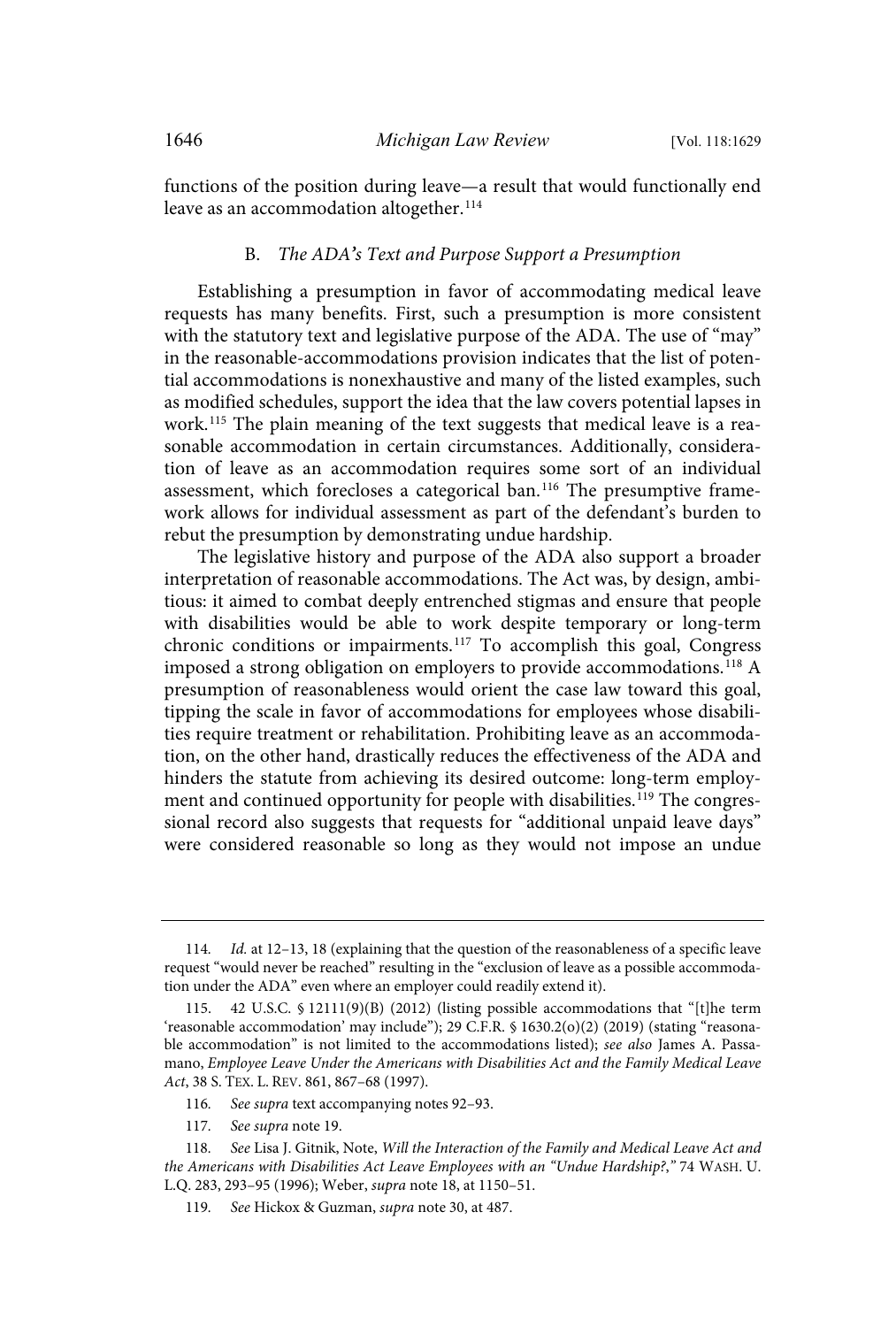hardship.<sup>120</sup> By focusing courts' analysis on the undue-hardship inquiry rather than on the reasonableness of a leave request, the presumption would further define the meaning of undue hardship, place the bulk of the evidentiary burden on the defendant, and better fulfil the purposes of the ADA.<sup>121</sup>

Enactment of the ADAAA provides further evidence that Congress intended courts to interpret the ADA broadly. Congress specifically rejected the Supreme Court's attempts to place technical restrictions on plaintiffs demonstrating that they have a disability and instead directed courts to focus on the merits of the claim itself. <sup>122</sup> Likewise, by presuming requests for leave are reasonable and shifting the burden to the defendant to demonstrate an undue hardship, courts would be better able to further Congress's clear mandate to provide an equal opportunity for people with disabilities in the workplace.

Some have argued that the FMLA allocation of twelve weeks of unpaid leave should serve as the upper limit of reasonable leave for ADA compliance purposes.<sup>123</sup> The Severson court stated that "[l]ong-term medical leave is the domain of the FMLA" and resisted the EEOC's interpretation on the basis that it would transform the ADA into a medical leave statute.<sup>124</sup> But such a proposition misunderstands the independent and separate purposes and requirements of these different statutes, which Congress intended as establishing distinct rights and obligations. <sup>125</sup> For example, the statutes have different policy objectives: the ADA focuses on ending disability discrimination while the FMLA seeks to establish minimum labor standards for family and medical leave.<sup>126</sup> They also have major structural differences. The ADA provides employers an undue-hardship defense<sup>127</sup> while the FMLA does not. The FMLA also prohibits employers from retaliating against employees for exercising their rights to twelve weeks of medical leave.<sup>128</sup> All of these differences have led many scholars to the conclusion that rights under each statute

124. Severson v. Heartland Woodcraft, Inc., 872 F.3d 476, 481 (7th Cir. 2017), cert. denied, 138 S. Ct. 1441 (2018).

125. Gitnik, supra note 118, at 303–06; see also Hickox & Guzman, supra note 30, at 472– 73.

127. 42 U.S.C. § 12112(b)(5)(A) (2012).

128. See 29 C.F.R. § 825.200(a), 825.220(c) (2019).

<sup>120</sup>. See H.R. REP. NO. 101-485, pt. 2, at 63 (1990), as reprinted in 1990 U.S.C.C.A.N. 303, 345 ("Reasonable accommodation may also include providing additional unpaid leave days, if such provision does not result in an undue hardship for the employer.").

<sup>121</sup>. See Weber, supra note 18, at 1163 (discussing how the Court in Barnett "followed congressional instruction by placing the emphasis on the undue hardship test, where the employer has the burden, but the Court did not have any occasion to discuss what level of hardship must occur before it becomes undue").

<sup>122</sup>. See supra Section I.A.

<sup>123</sup>. See Gitnik, supra note 118, at 301 & n.86 (explaining that the U.S. Chamber of Commerce has argued that providing FMLA leave should satisfy an employer's ADA obligations).

<sup>126.</sup> Gitnik, supra note 118, at 305–06.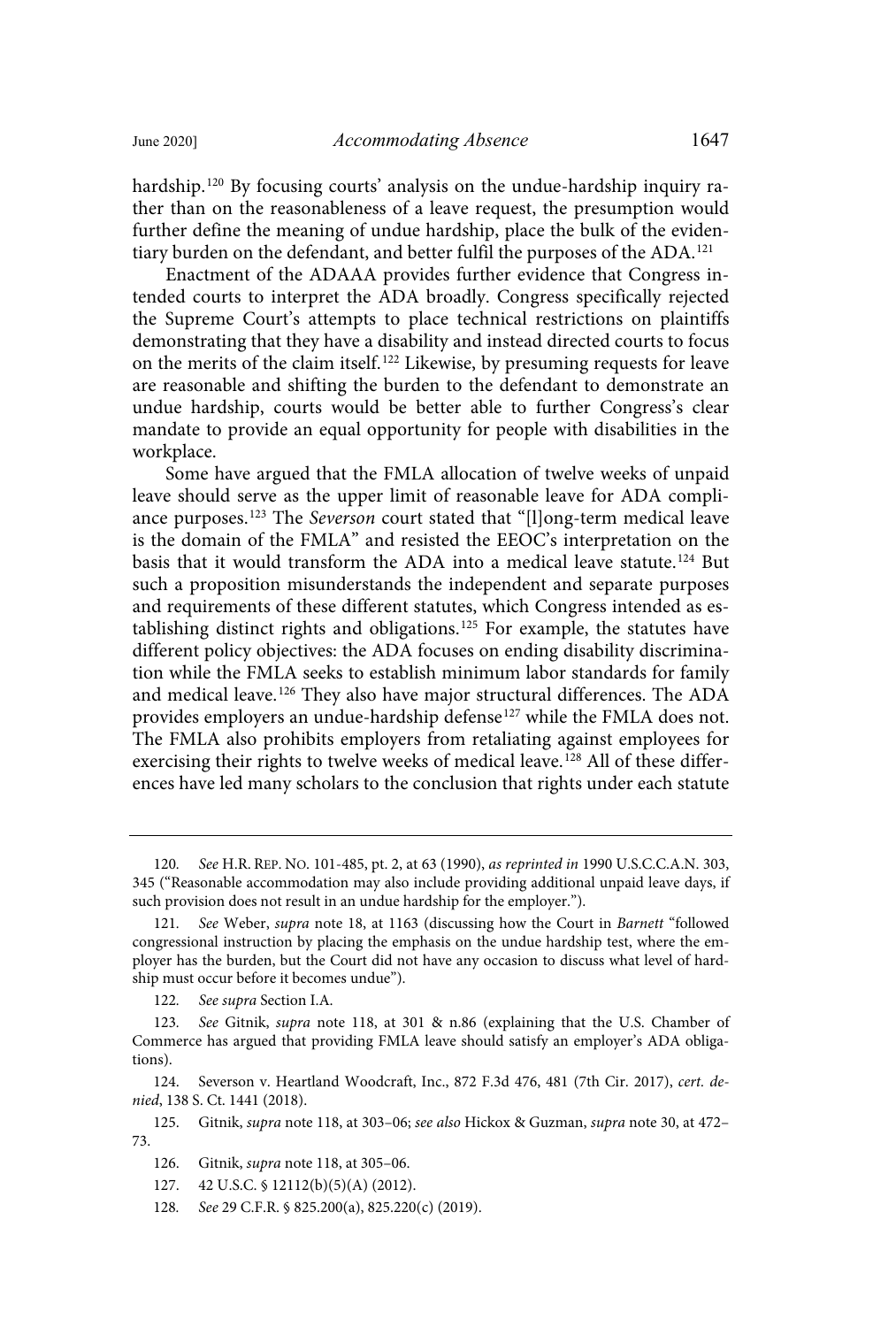should be analyzed separately and that the ADA's accommodation mandate may provide leave in addition to the FMLA allocation.<sup>129</sup> This position is also supported by the text of FMLA,<sup>130</sup> EEOC guidance on the ADA,<sup>131</sup> regulations interpreting the ADA,<sup>132</sup> and the ADA's legislative history, which shows Congress intended the ADA to provide medical leave in circumstances when doing so would not impose an undue hardship.<sup>133</sup> Courts should not conflate the distinct obligations the FMLA and ADA place on employers, but rather should do an analysis of appropriate leave under each statute.<sup>134</sup> Under the presumption framework, the previous use of FMLA leave might be a factor in the undue-hardship assessment, but it has no place as an automatic bar to additional leave as an accommodation. 135

## C. A Presumption Complies with Existing Judicial Precedent

The proposed presumption is also more compatible with existing Supreme Court jurisprudence. Barnett establishes that the plaintiff need only show the requested accommodation is "reasonable . . . in the run of cases."<sup>136</sup> Medical leaves of absence are ordinarily considered reasonable in the workplace as demonstrated by most companies' sick-leave policies. <sup>137</sup> Presuming leave requests are reasonable when they meet the basic conditions described

132. See 29 C.F.R. § 825.702(a)–(b) (explaining that FMLA and ADA rights "must be analyzed separately").

133. See supra note 120 and accompanying text (discussing legislative history supporting leave as a reasonable accommodation if it does not impose an undue hardship); see also Gitnik, supra note 118, at 309 (explaining that the text of the ADA does not include considering past accommodations in its list of factors for an undue-hardship analysis).

134. Hickox & Guzman, supra note 30, at 473.

135. Notably, some scholars take the position that previous FMLA leave could not be considered at all (even in an undue-hardship assessment) without violating the FMLA. See, e.g., Gitnik, *supra* note 118, at 306-07 ("Counting FMLA leave in an undue hardship evaluation discourages the use of such leave and is likely to constitute an interference with FMLA rights.").

<sup>129.</sup> See Gitnik, supra note 118, at 306, 313 ("[I]t is unnecessary for an employer to consider previous FMLA leave in an ADA undue hardship analysis."); Hickox & Guzman, supra note 30, at 472–73 (describing all the reasons why "FMLA should not be seen as the upper limit on leave provided as an accommodation" in light of the structure of each statute and concluding that "[c]ourts have failed to recognize that leave as an accommodation may exceed the amount of leave available under the FMLA").

See 29 U.S.C. § 2653 (2018) ("Nothing in this Act or any amendment made by this Act shall be construed to discourage employers from adopting or retaining leave policies more generous than any policies that comply with the requirements under this Act . . . .").

<sup>131</sup>. Enforcement Guidance: Reasonable Accommodation and Undue Hardship Under the Americans with Disabilities Act, U.S. EQUAL EMP'T OPPORTUNITY COMM'N, at Question 21 (2002), https://www.eeoc.gov/policy/docs/accommodation.html [https://perma.cc/5KWU-KK4H] ("An employer should determine an employee's rights under each statute separate $ly \ldots$ ").

<sup>136.</sup> U.S. Airways, Inc. v. Barnett, 535 U.S. 391, 401 (2002); see supra Section I.B.

<sup>137</sup>. See supra note 83 and accompanying text.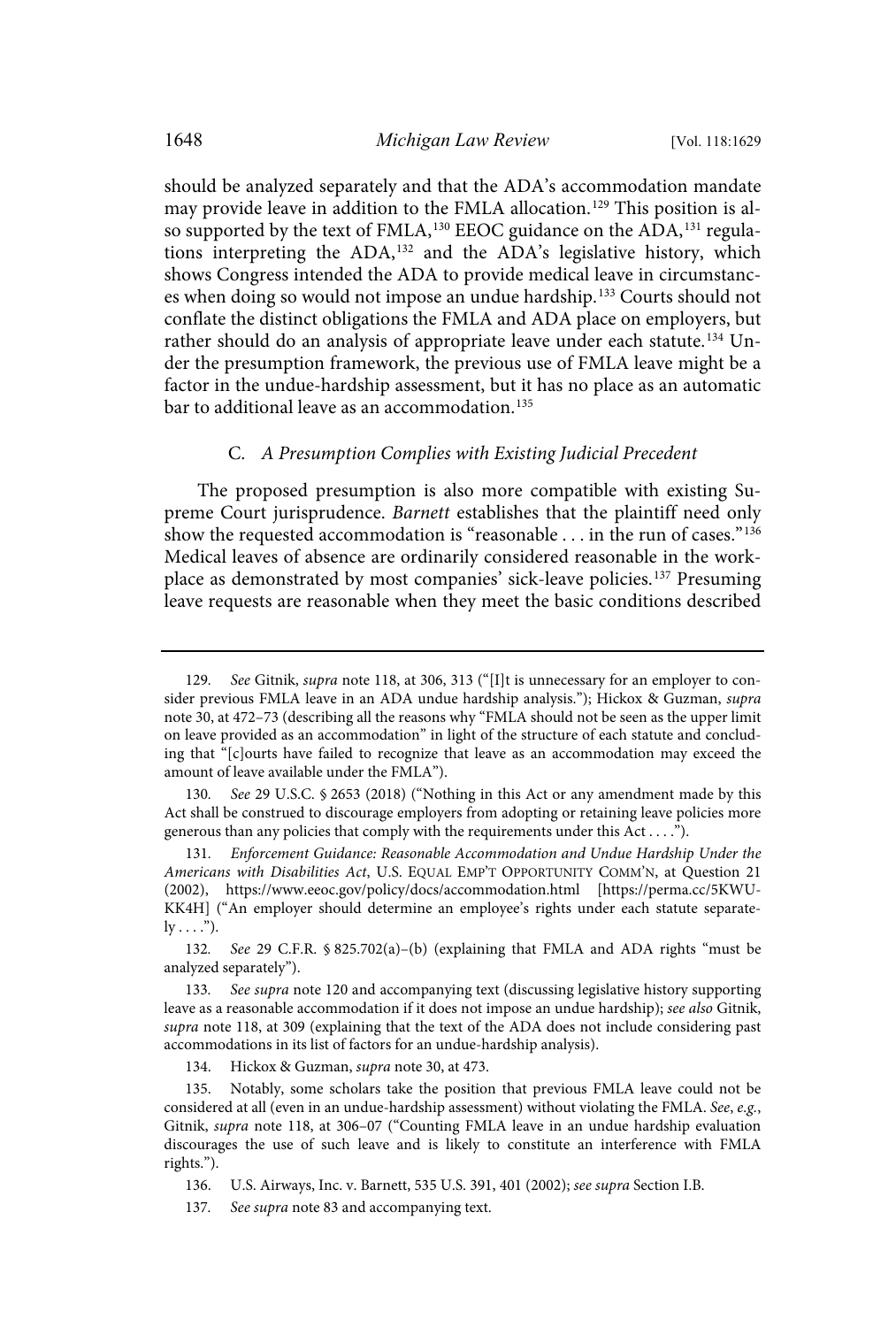by the EEOC would be consistent with Barnett's burden-shifting framework $138$ 

The Supreme Court has favored a presumptive burden-shifting framework in other antidiscrimination contexts, most notably Title VII employment discrimination claims. In McDonnell Douglas Corp. v. Green, the Court established an analogous burden-shifting framework for evaluating race and sex discrimination claims, motivated in part by evidentiary concerns and a desire to place more of the burden on the defendant.<sup>139</sup> Adopting a burdenshifting framework for leave accommodations would situate the ADA against a familiar jurisprudential backdrop. While some may argue this framework is unique to the evidentiary issues associated with race and sex discrimination, the burden-shifting format also makes sense in the context of the ADA, which was modeled heavily on the structure of Title VII and prior civil rights laws. 140

Other existing antidiscrimination case law supports interpreting the statute to include medical leave as an accommodation. In the context of Title VII's requirement that employers provide religious accommodations,<sup>141</sup> the Court found that the accommodation mandate "requires otherwise-neutral policies to give way to the need for an accommodation."<sup>142</sup> This same logic should apply to grants of medical leave that would fall outside of a company's leave policy. Even if extended medical leave is not expressly included in the text of the reasonable-accommodation provision, the Court has found that "statutory prohibitions often go beyond the principal evil to cover reasonably comparable evils."<sup>143</sup> Here, the denial of a fixed term of medical leave is a comparable evil to denying a disabled employee a modified work

143. Oncale v. Sundowner Offshore Servs., Inc., 523 U.S. 75, 79 (1998) (finding that Title VII's prohibition of discrimination on the basis of sex applies to sexual harassment of men even though the statute's primary purpose was to address discrimination against women).

<sup>138.</sup> According to the Barnett framework, after the plaintiff shows the requested accommodation is "reasonable on its face," the burden should then shift to the defendant to show that the leave was unreasonable, typically by making a showing that the accommodation would place an undue hardship on the employer.

<sup>139</sup>. See 411 U.S. 792, 802 (1973); Gitnik, supra note 118, at 296 n.59 (discussing how the traditional disparate treatment framework creates a rebuttable presumption in favor of the plaintiff and how this framework may be applicable in the ADA context).

<sup>140.</sup> See Verkerke, supra note 31, at 1395 ("The drafters of the ADA borrowed quite selfconsciously from the provisions of prior civil rights laws. Enacted in 1990, the statute's core definition of 'discrimination' derives directly from the language of Title VII and case law interpreting it. Accordingly, the ADA incorporates both of the earlier law's broad doctrinal approaches to establishing liability—disparate treatment and disparate impact." (footnotes omitted)). When a legislature enacts statutes that address related issues, the in pari materia canon of statutory construction directs that the statutes should be interpreted and construed similarly. See e.g., Erlenbaugh v. United States, 409 U.S. 239, 243-44 (1972) (explaining that this canon assumes that "whenever Congress passes a new statute, it acts aware of all previous statutes on the same subject").

<sup>141.</sup> See 42 U.S.C. §§ 2000e-2(a), 2000e(j) (2012).

<sup>142.</sup> EEOC v. Abercrombie & Fitch Stores, Inc., 135 S. Ct. 2028, 2034 (2015).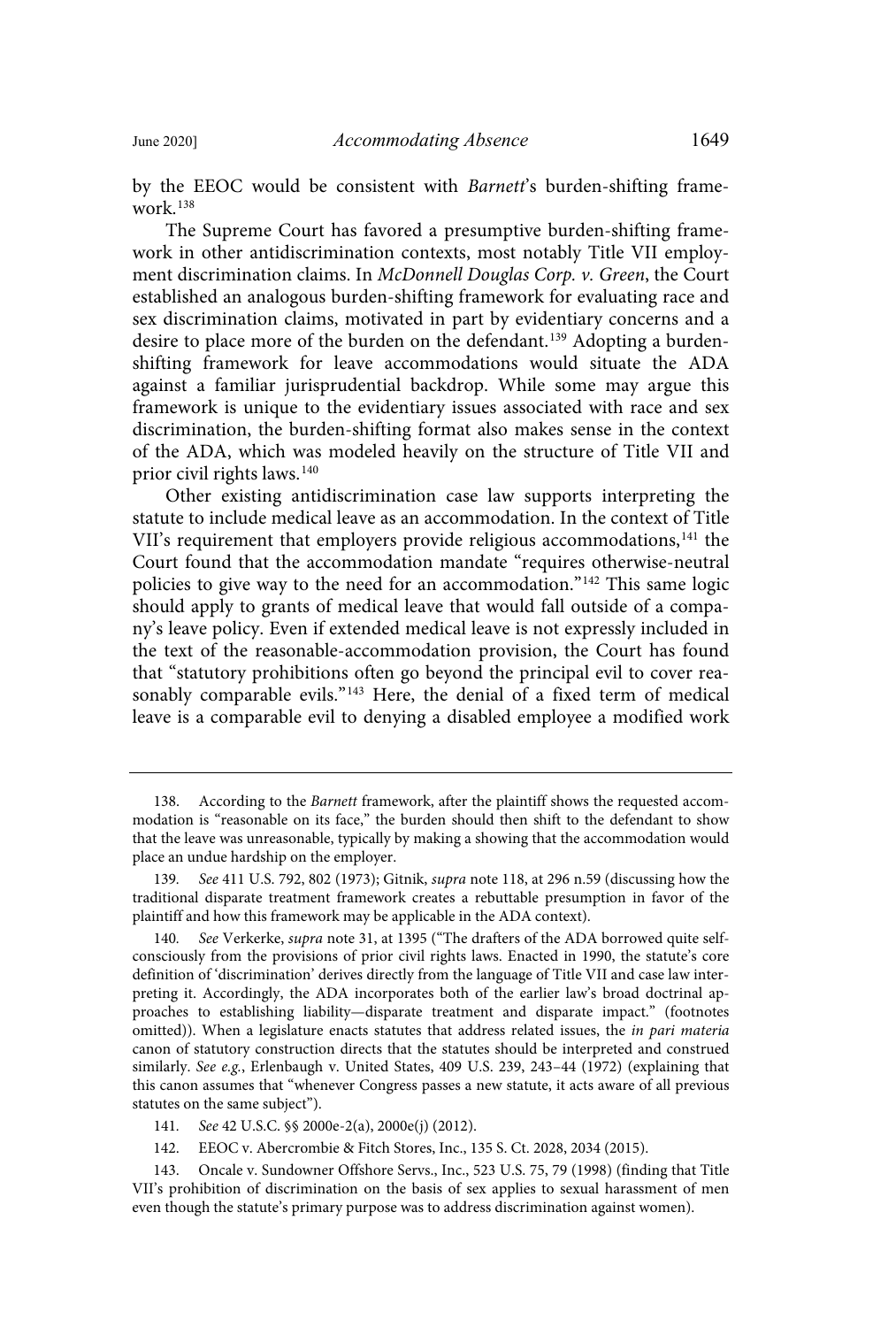schedule or other accommodation expressly listed in the statute, as each affects the continued employment of persons with disabilities.

Some have argued for a presumption that leave accommodations are unreasonable.<sup>144</sup> In criticizing the Severson holding for going "too far," some commentators have argued that the court should have deemed extended leaves of absence presumptively unreasonable unless the plaintiff could satisfy a burden showing "special circumstances."<sup>145</sup> This Note argues it should be the opposite. Creating a presumption that leave is unreasonable is incorrect for two reasons. First, it misunderstands Barnett, which ordinarily places the burden of showing special circumstances on the defendant, not the plaintiff. When the plaintiff requests an accommodation that is reasonable in the ordinary run of cases, <sup>146</sup> the burden to show special circumstances is on the defendant. Leave has been largely regarded as an accommodation that is reasonable in the run of cases. $147$  Second, the argument that courts should presume leave is an unreasonable accommodation inappropriately analyzes leave in the same way Barnett analyzed reassignment against a company seniority policy.<sup>148</sup> The Barnett Court's determination that violation of a seniority policy was unreasonable was a narrow exception related to the unique importance of seniority policies and is not applicable to company leave policies. <sup>149</sup> Overall, the text of the ADA, its purpose and legislative history, and the Supreme Court's interpretation of the ADA in Barnett all support a presumption in favor of leave as a reasonable accommodation, not against it.

#### D. A Presumption Better Balances Competing Policy Concerns

A presumption would also better balance the competing policy concerns of ensuring predictability and consistency with ensuring an individualized application of the law. The current circuit split reflects different attempts to balance these competing concerns, yet each approach goes too far in one di-

<sup>144.</sup>  $E.g.,$  Recent Case, Employment Law  $-$  Extended Leave and the ADA  $-$  Seventh Circuit Rules that a Multimonth Leave of Absence Cannot Be a Reasonable Accommodation. — Severson v. Heartland Woodcraft, Inc., 872 F.3d 476 (7th Cir. 2017), cert. denied, No. 17-1001, 2018 WL 489210 (U.S. Apr. 2, 2018), 131 HARV. L. REV. 2463, 2469 (2018).

<sup>145</sup>. Id. at 2467–69 (arguing a multimonth leave of absence should be presumptively unreasonable unless the plaintiff can prove special circumstances that justify overcoming the presumption).

<sup>146.</sup> The initial showing of an accommodation that is reasonable in the ordinary run of cases should not be a difficult burden for the plaintiff to meet. See supra note 63.

<sup>147</sup>. See supra Section II.A (showing it has been regarded as reasonable in the run of cases in all circuits outside of the Seventh Circuit); supra Section III.B (showing leave is regarded as a reasonable accommodation by Congress and the EEOC); see also EEOC Amicus Brief, supra note 110, at 14–15 (chronicling Seventh Circuit case law before Severson that regarded leave as a reasonable accommodation).

<sup>148</sup>. See Recent Case, supra note 144, at 2469 (applying the "special circumstances" approach to Severson).

<sup>149</sup>. See supra notes 63–66 and accompanying text.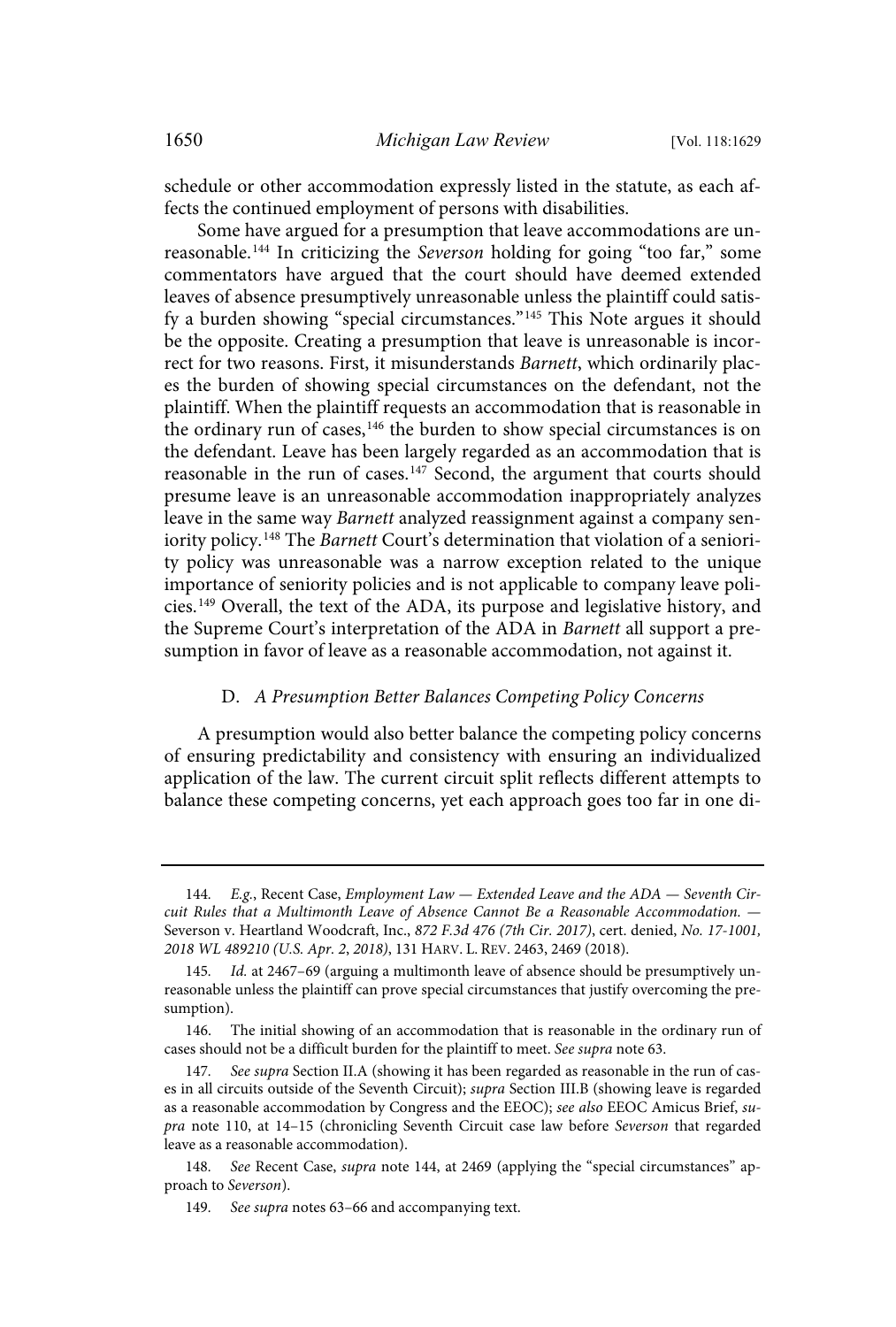rection.<sup>150</sup> Excluding extended medical leave as an accommodation, as the Seventh Circuit does, cuts against the ADA's goal of creating more inclusive workplaces.<sup>151</sup> On the other hand, the other circuits' approach is too freewheeling and unpredictable because it overparticularizes the reasonableness inquiry for each case.<sup>152</sup> Creating a presumption provides the best solution to address both pitfalls.

First, permitting extended medical leave in a larger number of cases would ensure that employees keep their jobs in the increasingly common situations of an employee's chronic illness, cancer treatment, other medical care, or rehabilitation that restricts their ability to work for a period of time.<sup>153</sup> Studies show that accommodations that enable employees to return to work also benefit employers by allowing them to retain qualified and knowledgeable employees and reducing costs associated with turnover.<sup>154</sup> Of course, accommodating employees on leave does impose costs on employers.<sup>155</sup> But some increased costs on employers in exchange for integration of people with disabilities into the workforce is the bargain that Congress struck in the ADA.<sup>156</sup> Furthermore, employers are still protected by the undue-hardship limitation that takes account of the firm's resources to ensure a leave accommodation would not cause extreme financial strain.<sup>157</sup>

Second, the framework's clear criteria for a plaintiff's prima facie case would create more predictable and consistent law. The two current positions taken by the circuit courts exemplify the ongoing debate between rules and standards. Rules are rigid and overinclusive, while standards lack predictability because they require ex post determinations of the law's content. 158 While a standard may be desirable in the ADA context because of its flexibility and individualization, it is also more costly for involved parties because of

154. Hickox & Guzman, supra note 30, at 447–48 (discussing how accommodations benefit both employees and employers, which are able to retain members of their internal labor market; preserve productivity-enhancing, firm-specific skills and knowledge; and avoid transactions costs associated with replacing employees).

155. E.g., Befort, supra note 10, at 448–49 (describing how leave burdens the employer by potentially requiring "reshuffling" of employees, reallocation of duties, and identifying and training new employees).

156. See Weber, supra note 18, at 1132 (explaining how "[t]he ADA's congressional supporters recognized that the costs of accommodations might be high" and noted that "expensive accommodations" would be required in some circumstances).

157. See id. at 1133, 1136 (describing how the drafters of the ADA rejected a cost-benefit analysis in favor of a "cost-total budget comparison").

158. See generally Louis Kaplow, Rules Versus Standards: An Economic Analysis, 42 DUKE L.J. 557 (1992) (providing background on legal rules compared to standards).

<sup>150</sup>. See supra Part II.

<sup>151</sup>. See supra Section II.B.

<sup>152</sup>. See supra Section II.A.

<sup>153</sup>. See Wullianallur Raghupathi & Viju Raghupathi, An Empirical Study of Chronic Diseases in the United States: A Visual Analytics Approach to Public Health, INT'L J. ENVTL. RES. &<br>PUB. HEALTH (Mar. 1, 2018), https://www.mdpi.com/1660-4601/15/3/431/htm PUB. HEALTH (Mar. 1, 2018), https://www.mdpi.com/1660-4601/15/3/431/htm [https://perma.cc/PD4F-FKJL] ("Trends show an overall increase in chronic diseases.").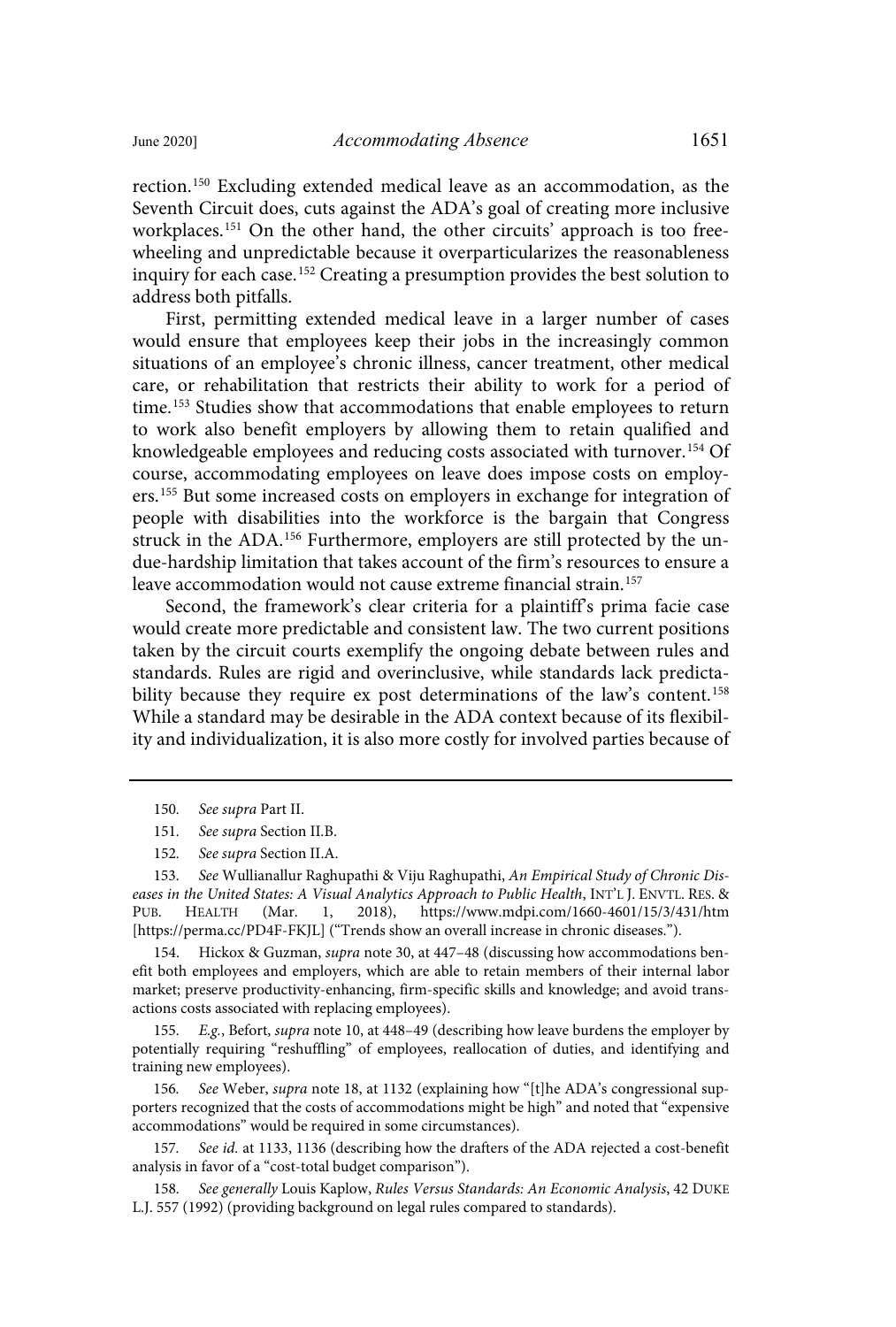the ex post determination it requires.<sup>159</sup> A presumptive rule, however, is a desirable "mixed type"—a middle ground between a rule and standard.<sup>160</sup> The proposed presumptive rule would encourage employers to accommodate leave requests except when uniquely burdensome or costly to the employer. This approach would resemble a rule more than the current reasonableness standard does, with an exception when the defendant can demonstrate an undue hardship. At the same time, the rebuttable presumption allows for the necessary individualization in the undue-hardship analysis that has been stifled in part because there has been so much emphasis on the reasonableness question.

Additional potential concerns include the notions that a presumption in favor of employees could lead to abuse of the ADA's protection or chill employers from challenging meritless ADA claims. First, employees likely lack the incentives to abuse the system because long-term leaves of absence under both the FMLA and ADA are unpaid.<sup>161</sup> Despite concern about a chilling effect, data currently show that employers overwhelmingly win in ADA cases, and so adjusting the balance would probably lead to more just outcomes.<sup>162</sup> Additionally, the presumption structure has built-in checks to deter abuse: in order to secure the presumption, an employee must satisfy several prime facie conditions, including the need to communicate the specific circumstances of the requested leave and secure written confirmation of its medical necessity from a doctor.<sup>163</sup> Furthermore, courts have developed checks to protect against abuse, such as prohibiting requests for indefinite leaves of absence<sup>164</sup> as well as the undue-hardship defense.<sup>165</sup> While there may be unforeseen downsides to adopting a presumption, its overall benefits likely outweigh potential costs.

#### **CONCLUSION**

For Raymond Severson and others similarly situated, an extended leave of absence may be the only means to keeping the financial security and dignity a job provides. But the availability of medical leave as an ADA reasonable accommodation is uncertain as this area of law has been historically

<sup>159</sup>. See id. at 562–63 ("Rules are more costly to promulgate than standards because rules involve advance determinations of the law's content, whereas standards are more costly for legal advisors to predict or enforcement authorities to apply because they require later determinations of the law's content.").

<sup>160</sup>. Id. at 562 n.6. (noting in applying a presumptive rule that "a rule applies unless there appears to be sufficient reason not to apply it").

<sup>161</sup>. See 29 U.S.C. § 2612(c) (2018) (FMLA); Nunes v. Wal-Mart Stores, Inc., 164 F.3d 1243, 1247 (9th Cir. 1999) (ADA).

<sup>162</sup>. See Porter, supra note 31, at 11 (finding employers have prevailed in 92 percent of ADA cases filed in court).

<sup>163</sup>. See supra notes 110–111 and accompanying text.

<sup>164</sup>. See supra note 112 and accompanying text.

<sup>165.</sup> Gitnik, supra note 118, at 299.